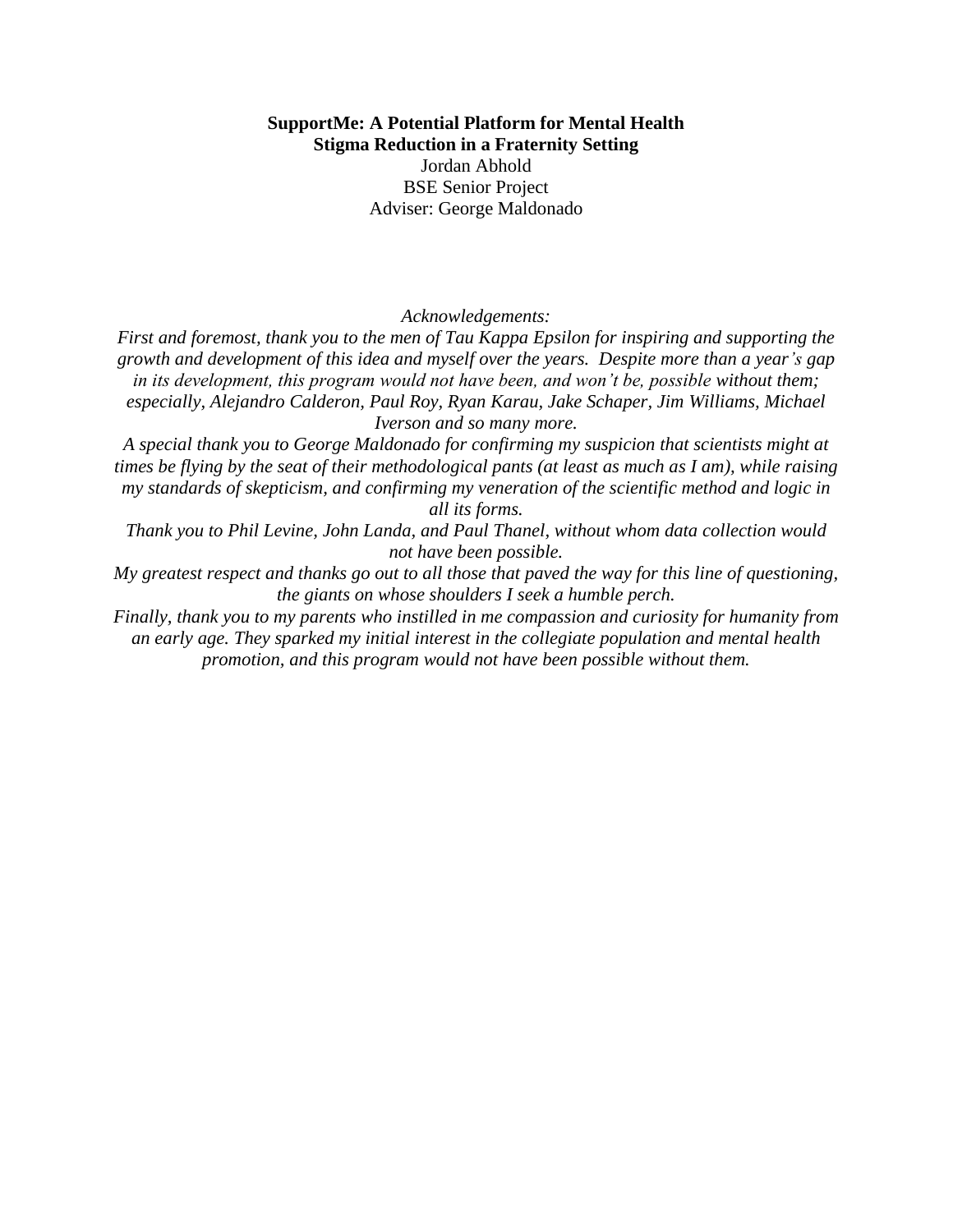# *Abstract*

*Objectives:* As the unmet need for mental healthcare in the collegiate population, and the effects of stigma as a barrier to mental health treatment have become better understood, efforts to combat these issues have gained traction. The first goal of this article is to elucidate the need for an intervention and its potential effectiveness within a collegiate population. Secondly, this article aims to propose a plan for a peer-support focused intervention meant to target stigma reduction and encourage help-seeking behavior - rooted within the existing literature on these subjects – and implement this plan within a college fraternity, an organization at the epicenter of both mental health stigma and the unmet need for mental health treatment. Finally, this article seeks to confirm a proof of concept for a means of evaluation of this intervention, by confirming sufficient similarity between the organization's to be used as the experimental and control groups, so that in the future this intervention can be implemented and its success can be measured.

*Methods:* This article reviews the existing literature regarding mental health stigma - self-stigma, public-stigma, and label avoidance - and investigates which populations, if any, could be best benefitted by intervention. After identifying that collegiate males are a population in which stigma and barriers to help-seeking for mental health illnesses is particularly high, this article discusses a structure of intervention that could best promote help-seeking behavior and destigmatization of mental illness. Next, this article discusses a potential methodology for measuring the effectiveness of this intervention, using a survey including the Patient Health Questionnaire-9 (henceforth, PHQ9) and questions meant to compare the levels of stigma in members of multiple fraternities. Initial deployment of this survey allowed for comparison between the organizations to confirm that they are sufficiently similar, and permit comparison to subsequent survey results following implementation of the intervention.

*Results:* Findings of the initial survey suggest that the control and experimental groups bear some similarities, with response-rates serving as a significant barrier to more robust data collection. The organizations surveyed varied significantly in response-rate with the highest rate not exceeding 45%, and only 60 of the possible 266 potential respondents answering the survey. Despite this hurdle, the groups were found to be similar in proportional representation of grade levels and new members who answered the survey. The average PHQ9 scores among those who were likely depressed, and those who were likely not depressed were also quite similar between the groups. While the proportion of respondents who scored at least 10 points on the PHQ9 (indicating a probable diagnosis of depression) varied significantly between organizations, the proportion of these individuals comprising each grade level was moderately consistent, suggesting a representative cross section of the chapter, at least in regards to response-rate of depressed individuals per grade level. Additionally, the average scores for stigma did not significantly correlate with PHQ9 scores, while they were quite consistent across groups for those respondents with no direct personal or familial exposure to mental health treatment. This pattern did not hold between the organizations for those who did have contact with mental health treatment.

*Conclusions:* The collegiate institution offers a unique opportunity for interventions to benefit this high-risk population of college-aged males in a concentrated, easily accessible location.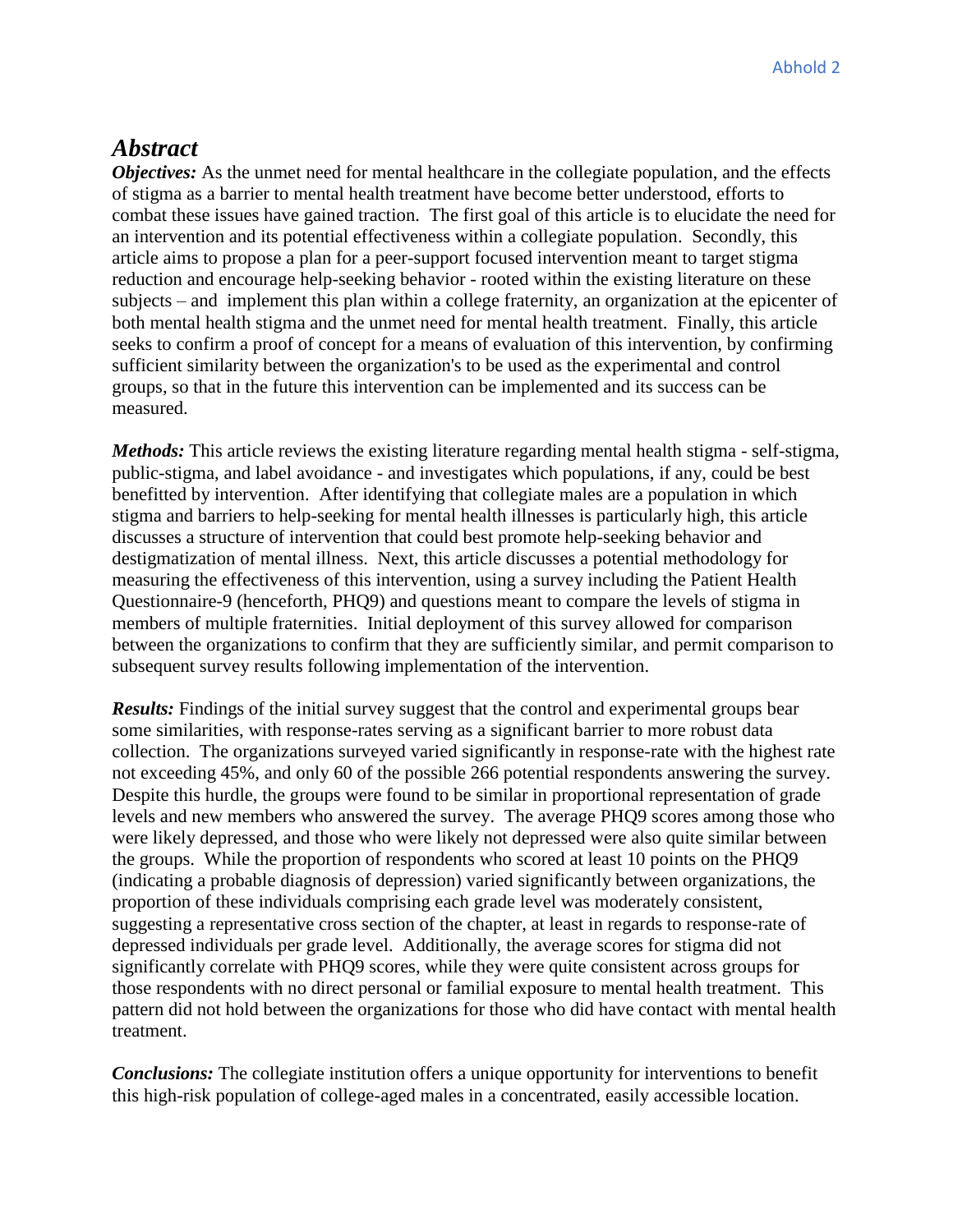With this population identified, the article then lays out the fortunes and follies of past interventions before describing a niche not yet occupied by stigma reduction interventions; the peer-support-based stigma reduction intervention among 'peers' as individuals in this age group would actually define them. Rather than focusing solely on other people with mental illness, this proposed intervention seeks to break the cycle of stigma by involving members of a fraternity – a group of college-aged males – to gather and discuss mental health within a structured program that is described in the *Methods* section. After outlining the potential intervention, this article describes an attempt at initial data capture for a proof-of-concept for the program, the evaluation of which is outlined in detail. Initial results of the survey conducted suggest sufficient similarities between the groups being evaluated to allow for moderately effective evaluation, however, suggestions to improve the intervention and its evaluation are laid out in the *Limitations and Conclusions* section. While the current methodology would allow some useful data collection, successful implementation and evaluation in the future would necessitate a refinement of the survey methods, and incentivization to overcome the troublesome barrier of low response-rates.

# **Introduction**

### *Need for Intervention*

In all facets of healthcare, a plethora of barriers exist between the potential patient and providers. From a lack of access to health information to an inability to pay for services, there are many factors that can prevent people from getting the care they need. However, of all the various forms of treatment, nearly no other field carries with it such obstinate, complex barriers as those found in mental healthcare. In addition to all of the pragmatic, systemic barriers shared between traditional medical disease and mental illness, an insidious barrier is heavily entrenched in the minds of the general public, and even the perceptions of patients themselves; namely, stigma.

Though many other forms of disease, to varying extents, carry their own level of stigma, even the leper has experienced more acceptance into society than the sufferer of mental illness. This stigma permeates society and those who suffer from mental illness feel ostracized and do not receive the treatment they need, damaging large swaths of the population; those demographics especially affected include undergraduates (Stein et al., 2016), and more specifically, undergraduate aged males (Byrne, 2000; Eisenberg, Downs, Golberstein, & Zivin, 2009; Golberstein, Eisenberg, & Gollust, 2008; Leong & Zachar, 1999; Link, 1987; Mackenzie, Gekoski, & Knox, 2006; Nam et al., 2010). Since undergraduate-aged males are disproportionately affected by all forms of stigma, and this age group is quite likely to develop mental illness regardless of gender, this population has an extremely high rate of being diagnosed with mental illness.

These disorders often come at a heavy price. According to the American Counseling Association, "among college students, suicide is the third leading cause of death" ("The Effectiveness of and Need for Professional Counseling Services March 2011," 2011). Mental illness also has less dire consequences. It has been found that depression is tied to lowered exam scores (Andrews & Wilding, 2004), while social anxiety can be a strong motivator for heavy drinking (Gilles, Turk, & Fresco, 2006) a ubiquitous problem on campuses. In order to minimize the damage done by mental illness in this most turbulent of times, within a group that is heavily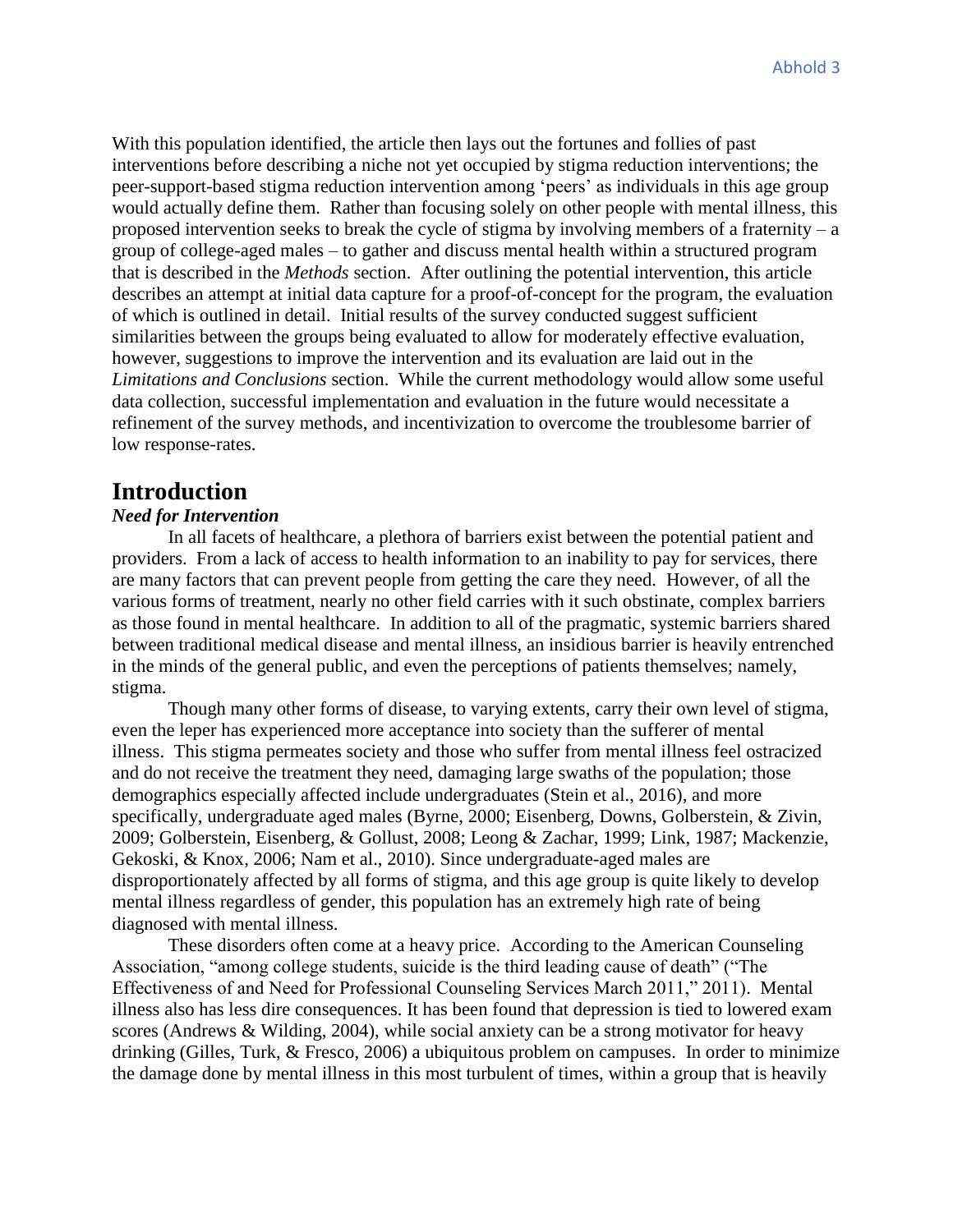affected by stigma, interventions targeting college-aged males have the potential to pinpoint an effort's resources such that any possible benefits reach a population that needs them most.

Though many attempts at stigma reduction have been made (P. Corrigan, 2004; Eisenberg et al., 2009; Mackenzie et al., 2006; Mahlke, Krämer, Becker, & Bock, 2014; Mohr, Weingardt, Reddy, & Schueller, 2017; Weiss, Gross, & Moncrief, 2016; Yanos, Lucksted, Drapalski, Roe, & Lysaker, 2015), a gap between potential patients and caregivers persists, begging the development of an intervention to help reduce stigma and increase help-seeking behavior. An intervention focused specifically on collegiate males has the potential to target a population that is in most desperate need of mental health services and destigmatization. The following article is an attempt to lay out the need for this intervention, and designing one to succeed.

#### *Stigma: A Many-Headed Monster*

Stigma's role as a barrier to mental health care utilization is well-documented, and is understood to take various and distinct forms (P. Corrigan & Watson, 2002). Stigma has the capacity to maliciously affect those placed under its pall, manifesting in stereotypes (such as thoughts that "all people with mental illness are dangerous"), prejudices, or generally accepted attitudes of fear towards the mentally ill, and discrimination, or decisions not to hire, rent to, or otherwise affiliate with sufferers of mental illness. The terminology coined by Patrick Corrigan and others codifies a more nuanced understanding of stigma, teasing apart the fibers that keep potential patients from their potential caregivers. The phrases commonly accepted on the topic of stigma separate self-stigma from public-stigma, while also placing significant importance on the issue of label avoidance (P. Corrigan, 2004). Each of these forms of stigma carries its respective issues and strategies for intervention must take these into account.

The first, most intuitively understood and well-documented form of stigma is referred to as public-stigma. When citing Corrigan, this form of stigma is defined by Eisenburg et al. as "negative stereotypes and prejudice about mental illness (such as 'people with mental illness are dangerous and unreliable') held collectively by people in a society or community" (Eisenberg et al., 2009). This set of negative beliefs are held by a "naive public," manifesting themselves in a dynamic of discrimination against and avoidance of what is perceived as an out-group, due to what is "fundamentally a cognitive and affective response" of aversion to a group that is perceived as an 'other' (P. Corrigan, 2004). Members of the in-group, people not suffering from mental illness, and even mental health professionals (P. W. Corrigan, 2002), can ascribe to damaging stereotypes about mental illness, which has led to "increasing barriers for health care and poor treatment outcomes" (Weiss et al., 2016). This means that those with mental illness are even stigmatized when seeking healthcare outside the realms of psychiatry or psychology. This natural human reaction against that which is not understood causes untold damage to sufferers of mental illness from the outside, but when it becomes internalized, stigma has the power to cause even more damage.

Self-stigma is a phenomenon whereby "an individual identifies himself with the stigmatized group [...] and applies corresponding stereotypes and prejudices to the self" (Eisenberg et al., 2009). This insidious form of stigma stems from the public's stereotyped view of mental illness, and citizens of a society that tacitly accepts these views causes sufferers to internalize them, harming their self-esteem and hopes for the future, believing "that they are less valued because of their psychiatric disorder" (Eisenberg et al., 2009). This phenomenon also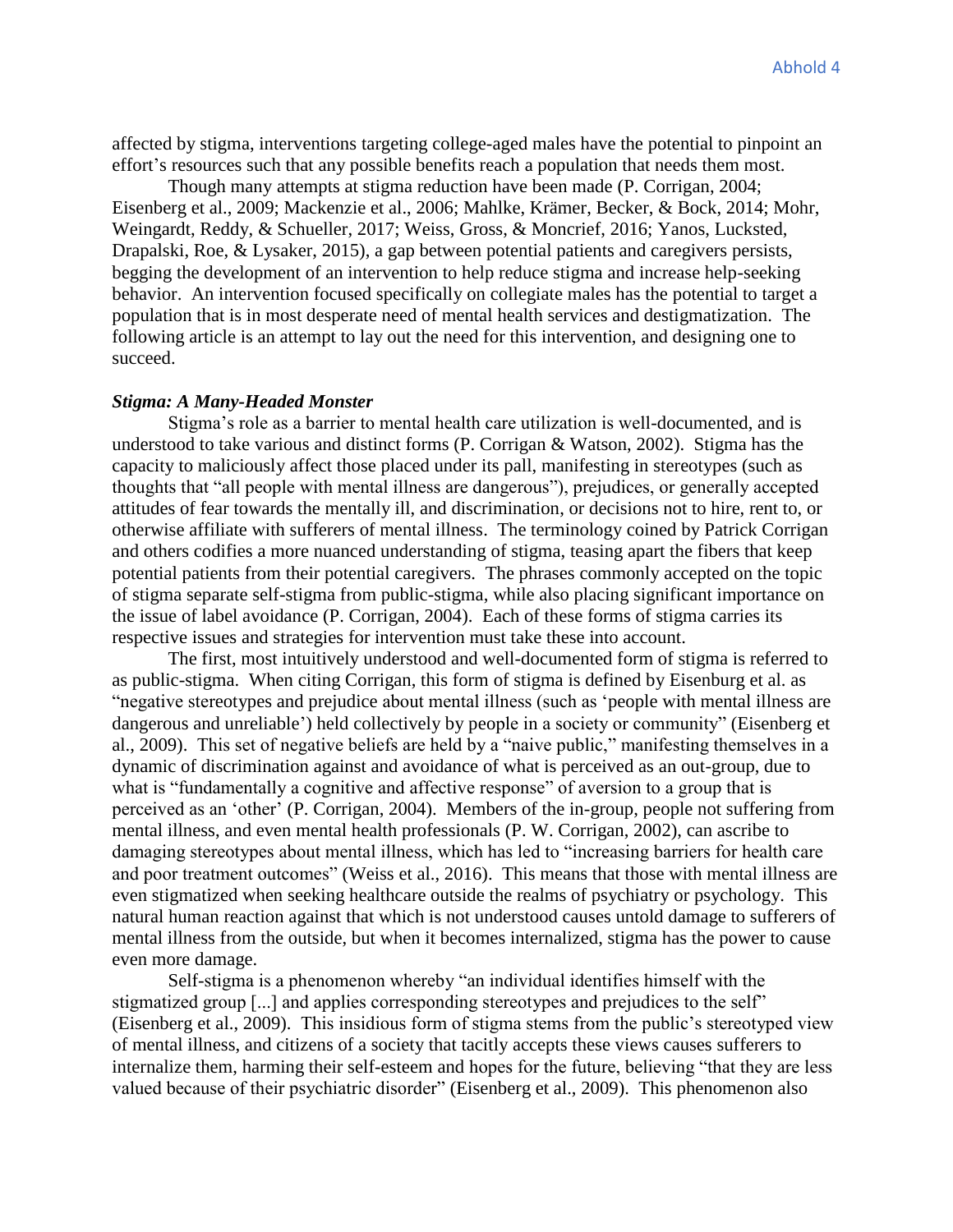causes corresponding decreases in self-efficacy, and a lowered propensity for seeking better employment and living conditions (Link, 1987). The theoretical model explaining self-stigma's link to mental health treatment is succinctly explained by Yanos et al., as "individuals with selfstigma are more likely to demonstrate poorer insight regarding the benefits of participation in psychosocial intervention. Reduced insight into these benefits can then lead to less readiness to change, which, in turn, leads to less treatment participation" (Yanos et al., 2015). This unfortunate chain of events caused by self-stigma is not inevitable, however.

Somewhat paradoxically, the effects of self-stigma can be twofold; on one hand, this internalization of a negative narrative can cause some to be less likely to seek help or follow through with treatment, while for others, self-stigma can cause people to become righteously angry in response to the condemnation they feel. For this subset of sufferers, self-stigma "empowers people to change their roles in the mental health system, becoming more active participants in their treatment plan and often pushing for improvements in the quality of services" (P. Corrigan & Watson, 2002). Interventions seeking to improve the negative impacts of self-stigma must mind this double-edged sword, and harness the ability of some to use stigma to drive success. By reframing the negative self-perception imposed by society and sometimes internalized by sufferers of mental illness, a subset of stigmatized individuals can feel empowered to improve and fight back against these stereotypes. Interventions seeking to improve help-seeking and reduce stigma will do well to mind this lesson. While changing the public's perception of mental illness is a difficult endeavor, the resulting self-stigma can be turned into a force for good, banding sufferers of mental illness together against the opprobrium of the general population. Though self-stigma is – when it doesn't motivate positive change damaging, there is still another facet of stigma yet to be examined.

Label avoidance is another way the stigma of mental illness does harm. According to Corrigan in his article entitled *How Stigma Interferes with Mental Health Care*, "label avoidance is perhaps the most significant way in which stigma impedes care seeking" (P. Corrigan, 2004). Due to the generally accepted stereotypes, prejudices and discrimination against those with mental illness, many who would benefit from mental health treatment seek to entirely deny their membership to a group that they perceive as unsavory. The conflagration of publicly propagated and self-inflicted stigma causes a desire in many to opt out of the status of being diagnosed as mentally ill, an understandable reaction given the social circumstances in which they find themselves, and one that has been repeatedly demonstrated to cause harm. Many studies have shown a decreased likelihood of people to seek care for themselves in the face of stigma, and a negative correlation has been found between following through on treatment upon diagnosis (Cooper, Corrigan, & Watson, 2003; Leaf, Bruce, Tischler, & Holzer, 1987). Label avoidance is a product of the compounding factors of public-stigma and self-stigma, compelling those languishing under oftentimes debilitating mental illnesses to continue suffering alone, rather than pursuing the support they so desperately need.

The crushing social forces of generally accepted stereotypes, prejudice and discrimination are collectively aimed at sufferers of mental illness externally in the form of public-stigma. These forces culminate in the internalization of these negative attitudes for sufferers themselves, detrimentally transforming what would be unfortunate misconceptions into the phenomenologically realized self-perceptions of people already struggling; public-stigma begetting self-stigma. These influences coalesce in a drive for many to avoid being labelled as mentally ill at all costs, shunning the help they need in spite of themselves. It is this triple threat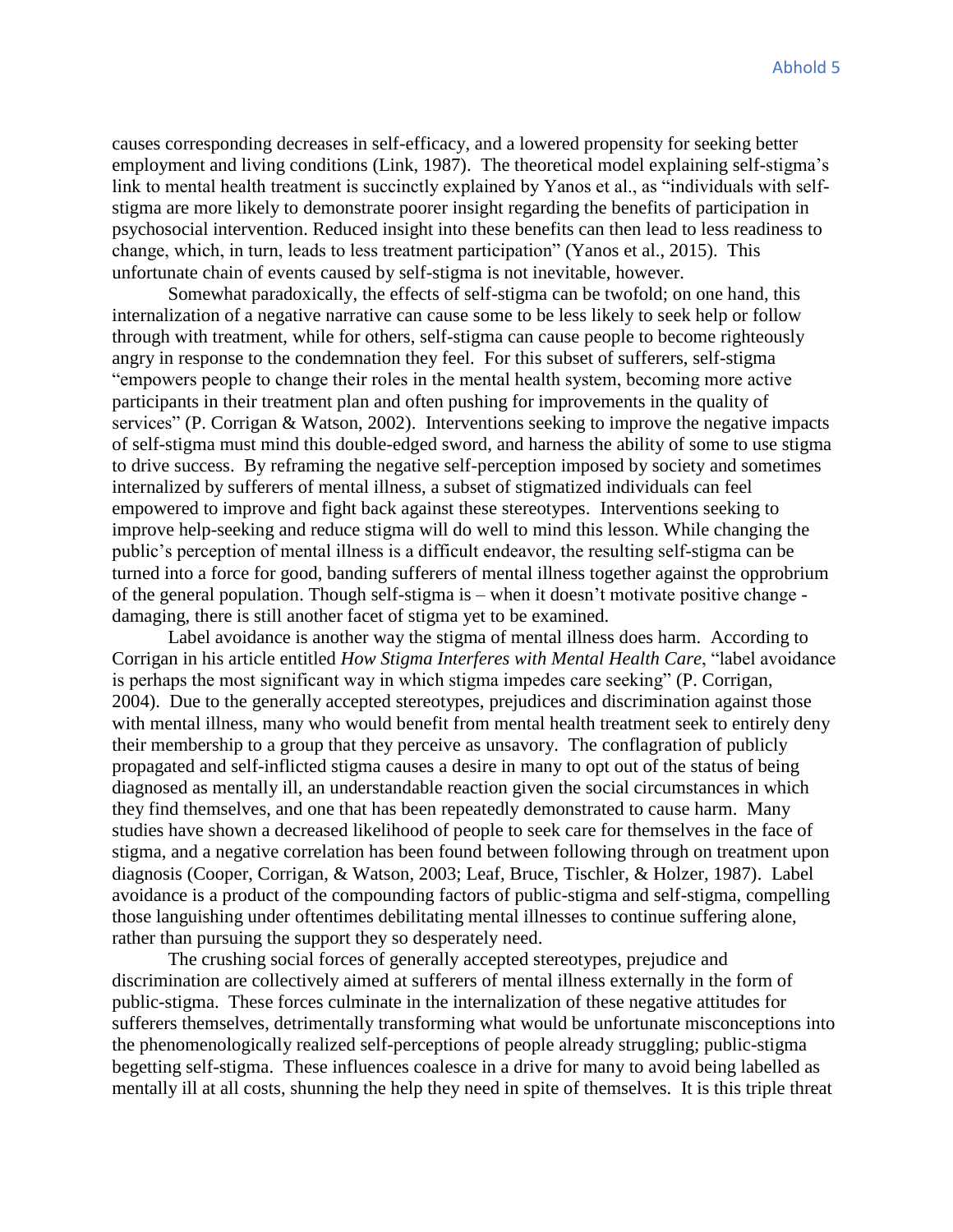- public-stigma, self-stigma and label avoidance - that must be dealt with by interventions that aim to reduce stigma; a many-headed beast that must be attacked from all sides in order to dismantle the miasma of misbeliefs that surround the sufferer of mental illness. Due to the complexity of the misguided social apparatus seeking to separate professional caregivers from those they are trained to help, it is pragmatic for interventions to be focused on the populations where they can have the most profound impact.

#### *The Epicenters of Mental Illness and Stigma*

In addition to the effects of stigma, the age, gender, and social surroundings of a population can have significant effects on the likelihood of developing mental illness. As interventions are, by their nature, limited in their breadth and benefits, to maximize their potential to improve mental health outcomes, they must be focused on populations where these disorders are most prevalent and stigma can be reduced most effectively. Luckily, due to most mental illnesses being diagnosed in late adolescence, interventions centralized with the collegeage population have the potential to aid those who need it most. Moreover, efforts to increase help-seeking behavior can best be further concentrated on males within this population as they are most likely to be affected by the scruples of stigma.

There is a preponderance of evidence as to the scarcity of care for those with mental illness, and this gap is overwhelmingly present in the college-aged population. Various studies have shown "30-50% of people will experience a mental disorder in their lifetimes" (Mackenzie et al., 2006), demonstrating the commonplace nature of these issues. However, it has been found that three fourths of DSM-IV cases begin by the age of 24, allowing interventions targeted in this age group to be even more effective (Kessler et al., 2005). A study by Zivin and colleagues cite a persistent, unmet need for mental health treatment among collegiate populations. According to their study, "while the majority of students with probable disorders are aware of the need for treatment, most of these students do not receive treatment," and in this same study, it was found that "over half of students suffered from at least one mental health problem" (Zivin, Eisenberg, Gollust, & Golberstein, 2009). One must acknowledge that this problem is not just a product of the stressors of college life.

Despite members of the late adolescent population being severely in need of treatment, mental health disorders are not solely unique to university institutions. Mental health disorders are consistently found in the college-aged population, regardless of whether they attend university (Blanco et al., 2008). Considering these findings, it becomes clear it is this age group that is particularly predisposed for the development of mental illness, rather than this population's being in college. Despite this fact, there is the relevant distinction that, while those not attending university certainly face similar emotional and financial stressors brought about by being a young adult living with mental illness, those facing the same obstacles while in academia run the noteworthy risk of damage to their grades and future earnings. However, one challenge faced in treating mental illness in young adults is that members of this age group not in college are often found in disparate circumstances, and to varying degrees assimilated with the general populace, making interventions targeting this population outside of universities extremely difficult. Fortunately, a significant proportion of this age group is concentrated in clearly delineated areas; namely, college campuses. Thus, "colleges offer a unique opportunity to address one of the most significant public health problems among late adolescents and young adults" (Hunt & Eisenberg, 2010a). Due to their accessibility as a unified age group in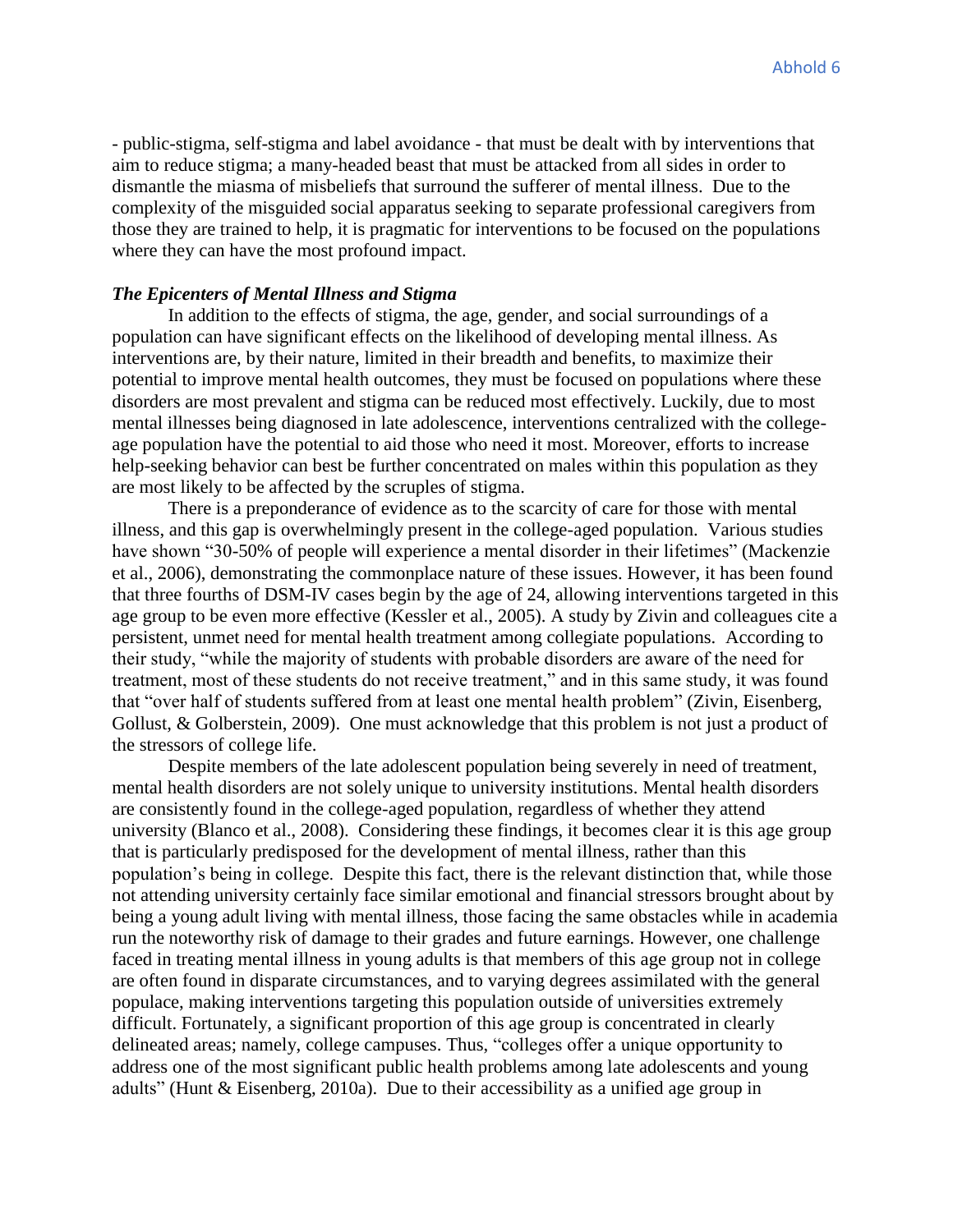universities, this is an ideal platform in which to focus efforts, maximizing results for this severely at-risk demographic.

To further centralize intervention efforts where they can have to the most effect, attempts to minimize stigma in males have the potential to substantially increase help-seeking behavior. Substantial evidence supports the idea that all forms of stigma are higher in males, particularly those in college. According to a study of Big 10 universities, suicide rates are highest among males, especially those in the age group of 20-24 (Silverman, Meyer, Sloane, Raffel, & Pratt, 1997). Perceived public-stigma is also highest among males (Eisenberg et al., 2009; Golberstein et al., 2008), as is self-stigma (Byrne, 2000; Eisenberg et al., 2009; Golberstein et al., 2008; Nam et al., 2010). Males have also been found to exhibit significantly lower levels of help-seeking behavior (Eisenberg et al., 2009; Golberstein et al., 2008; Leong & Zachar, 1999; Mackenzie et al., 2006; Nam et al., 2010), which is strongly tied to male's apparent zeal for label avoidance (Link, 1987). Based on this surplus of evidence, it is clear that gender is quite well-documented as a predictor of people's' views of mental health and pursuing mental health treatment; males score more highly in public-stigma, self-stigma, and label avoidance, culminating in this population being far less likely to seek help from mental health care providers.

The wealth of literature demonstrates, the age group of 18-24 is also inordinately affected by mental illness. Additionally, males are far more likely to be affected by public stigma and internalize it, affecting their self-perception and efficacy, while also being more averse to the label 'mentally ill'. These facts, combined with the shroud of stigma, lead college-aged men to be substantially less likely to seek help for mental illness; an unfortunate reality when, "timely and effective treatment may offer substantial long-term benefits" (Eisenberg et al., 2009). Put bluntly, "opinions about mental illness are the kind of attitudinal variables that should be more modifiable than gender identity" (Leong & Zachar, 1999). Similarly, the biological and diagnostic mechanisms leading to the college-aged population's increased risk of mental illness are not well-understood, let alone changed. Thus, the demographic where these factors overlap, college-age males, can do little to circumvent this oftentimes psychologically turbulent social and temporal situation in which they find themselves. Even though college-age individuals are universally more likely to be diagnosed with mental illness regardless of whether they attend college, interventions utilizing the organization and access offered by the university institution have the capacity to maximize the benefits of their efforts by focusing specifically on this at-risk, high-stigma subset of the populace.

#### *Past Interventions*

 Public health interventions have the capacity to tweak people's attitudes and modes of interaction at a grand scale in order to bring about concrete benefits. In the context of mental health stigma and help-seeking, interventions typically fall into a few broad categories; media campaigns aimed to minimize public-stigma; organizational interventions, often implemented in universities, sports teams, and other similar groups, which can be aimed at reducing publicstigma or self-stigma, and/or increasing help-seeking behavior; and, peer support focused interventions, which can be implemented within organizations or a variety of other means of grouping people, in order to reduce both forms of stigma and increase help-seeking behavior. Each of these strategies has been attempted in multiple settings, achieving various degrees of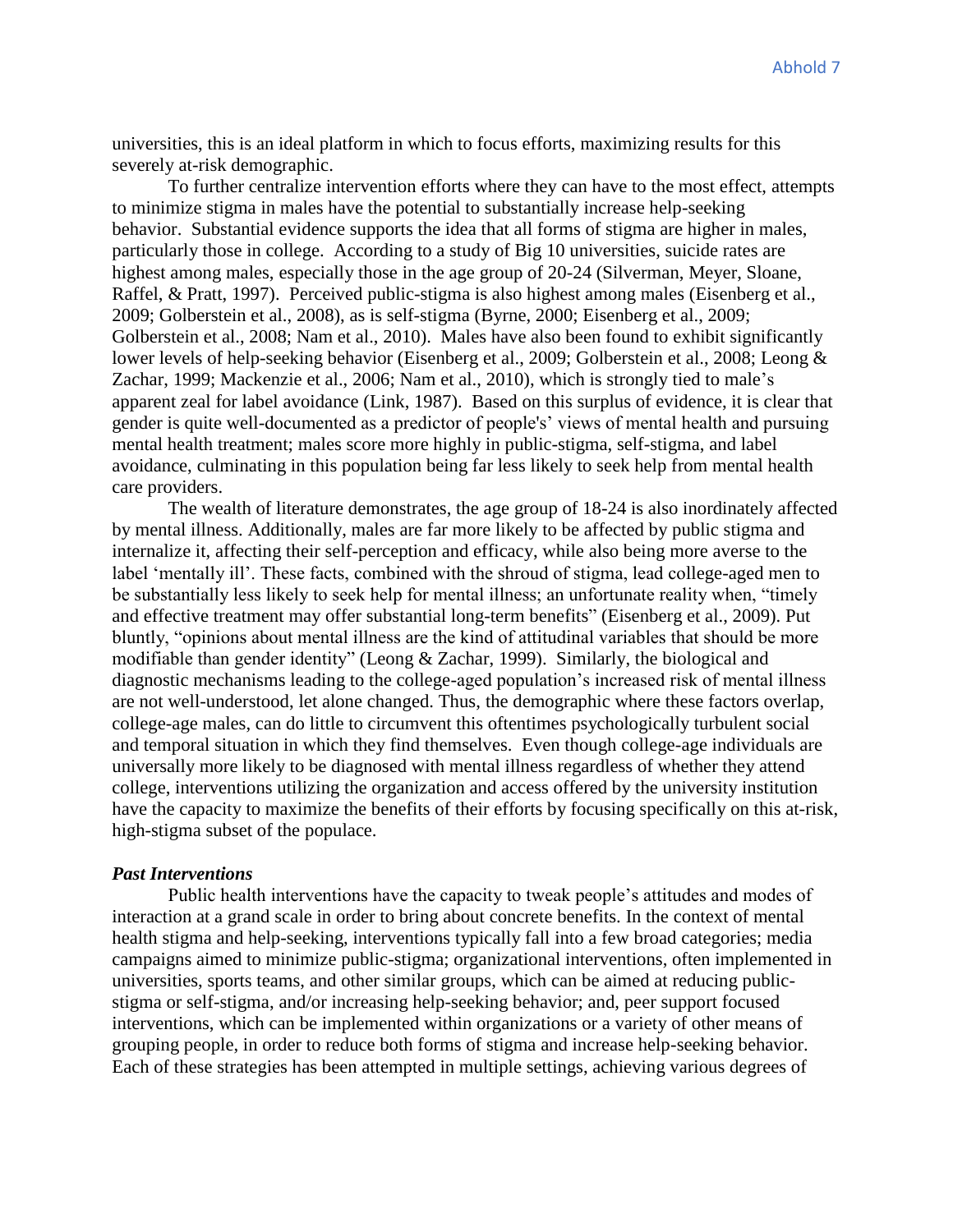success, and reviewing previous interventions offers valuable insight into designing successful interventions in the future.

Campaigns intended reduce public-stigma have been attempted extensively, usually focusing on protest, education, or contact (P. Corrigan & Watson, 2002). Protests seek to minimize public stigma by insisting that the media stop portraying inaccurate representations of people with mental illness, and perpetuating the dangerous misconceptions about these members of society. While campaigns of this sort occasionally succeed at removing damaging portrayals from the public eye, there is little to no empirical evidence for these campaigns' success at reducing public-stigma as a whole (P. Corrigan & Watson, 2002). Conversely, attempts at education have accomplished their goals of conveying facts about mental illness to the public, as evidence has shown members of a better-informed public are less likely to perpetuate stigma (Roman & Floyd, 1981). Efforts to combat public stigma by making contact between members of the general public and people with diagnoses of mental illness, as a negative correlation has been demonstrated between the amount of contact one has with the mentally ill and one's inclination to endorse stigma (Holmes, Corrigan, Williams, Canar, & Kubiak, 1999). Analysis of these efforts has time and again shown that by increasing interactions between those with mental health problems and members of the public, demonstrating that – contrary to popular belief – they are not dangerous and have functioning, relatable everyday lives, peoples' chances of stigma decrease significantly because they can see "people with mental illness as peers" (P. Corrigan & Watson, 2002). Many attempts to reduce public-stigma have been made within the collegiate population through social media campaigns that advertise access to resources and protest the stigmatization of mental illness (Stein et al., 2016). Despite the good intent of these campaigns, "there are limited published reports demonstrating the effectiveness of these programs, and it is often difficult to generalize results across campuses with differing populations and resources" (Hunt & Eisenberg, 2010b).

Due to the well-documented stigma and risk of diagnosis within the collegiate population, as well as the aforementioned access to this population, there have been a glut of interventions aimed at college students. This sharing of goals oftentimes leads to overlap between organizational interventions aimed at stigma reduction and peer-based interventions. By combining these formats, many interventions seek to maximize their potential benefits. In a review of six interventions aimed at reducing self-stigma, Yanos et al. found three common mechanisms at work in reducing stigma: first, the use of "psychoeducation and information to counter-act myths about mental illness is common to all approaches"; the second, was employing cognitive techniques that offer "opportunities to learn and practice skills to identify and combat self-stigmatizing thoughts and beliefs," examples of which were seen in the Narrative Enhancement and Cognitive Therapy (NECT) program, Ending Self-Stigma (ESS) program, and the Self-Stigma Reduction Program; finally, "almost all interventions also include some degree of behavioral decision-making, and offer tools and experiences designed to increase or elicit hope empowerments, and motivation to act towards one's goals and according to one's values" (Yanos et al., 2015). The programs analyzed by Yanos et al. all reported varying levels of achievement in stigma reduction, and the common themes utilized in reducing self-stigma ought to be considered to build on these successes.

In addition to these formats of intervention which employed a top down, counselor-led approaches and emphasized sessions teaching behavioral modification, Peter Byrne reminds readers that "closing the knowledge gap is only part of the answer" to reducing stigma. When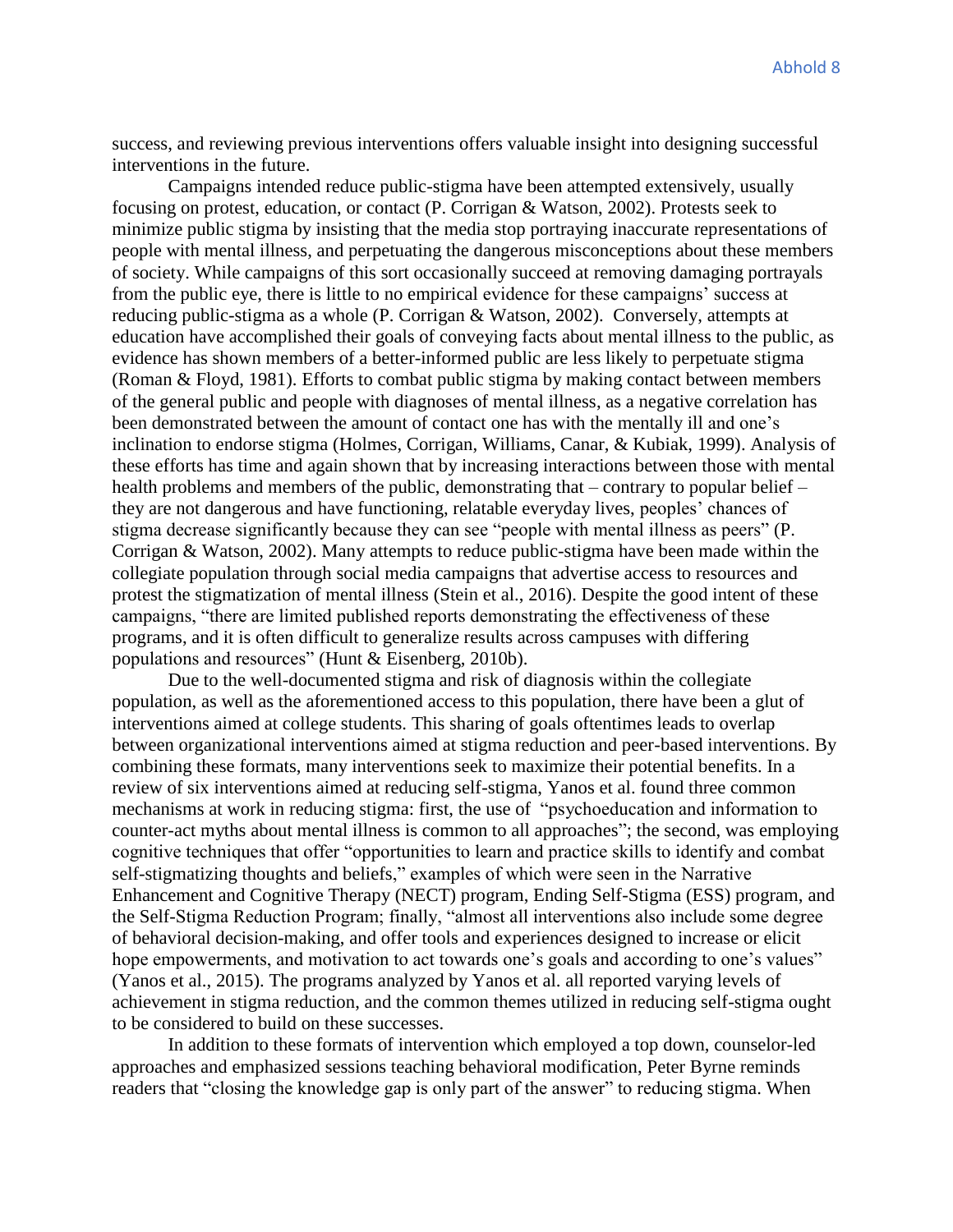summarizing the *Changing Minds* campaign, Byrne warns that "mental health professionals need to move beyond teaching psychoeducation in isolation (at the clinic) to full participation in planned programmes of public education," however, as stigmatizers "are unlikely to volunteer to attend educational packages," even "education alone cannot change centuries of folklore and prejudice" (Byrne, 2000). This sobering reminder from Byrne begs the question: What forms of intervention can best bridge this gap between perpetuators of stigma and the interventions seeking to cushion its effects on vulnerable populations? An answer is hinted at by Corrigan who suggests that "a partnership with the treatment team is central to these interventions; a mutual exchange between practitioners (who are expert in the interventions that improve symptoms and disabilities) and consumers (who are expert in their disability and life goals)" (P. W. Corrigan, 2002). By breaking down barriers between patient and provider, and bearing in mind the wisdom proffered by Byrne, who mentions "several interventions over time exceed the sum of their parts" (Byrne, 2000), a clearer picture of potential interventions begins to arise. What's more, Corrigan and Rao report that individuals plagued by self-stigma "might benefit from joining groups of peers who have successfully tackled the stigma" (P. W. Corrigan & Rao, 2012), suggesting that a combination more traditional self-stigma reduction campaigns and peersupport-based interventions could hold the keys to successful interventions.

#### *Future Interventions*

Interestingly, the clear majority of peer-based intervention models – nearly all, depending on how one classifies "peer" – have been focused on minimizing stigma and empowering those suffering mental illness by interacting *only* with others who have also been diagnosed with mental illness. While this is an intuitive means of intervening, as people with analogous diagnoses likely have similar experiences and can share insights with one another, this feature which is taken for granted in peer-support interventions may be a missed opportunity. In reference to peer-support, Solomon seems to challenge the common wisdom dictating that "peer providers need to be stable or in a state of recovery," reminding readers that "support for this characteristic comes from qualitative research and the experience of conducting interventions studies, consequently, there is weak evidence for this". In the concluding remarks of this article, Solomon continues this line of reasoning, claiming "there is strong support that everyone benefits from the provision of peer support/peer-provided services" (Solomon, 2004). In their review of *Young peoples' help-seeking for mental health problems*, Rickwood et al. describe a phenomenon whereby young people have a higher proclivity for seeking help for their friends than they otherwise would for themselves. Thus, "interventions should be targeted at the people who influence young people's help-seeking, as well as young people themselves," an assertion which Rickwood et al. further, maintaining "it is clear that there are many potential social influences on the help-seeking process, and this is a factor that needs to be more fully explored" (Rickwood, Deane, Wilson, & Ciarrochi, 2005). Clearly, the traditional model of peer-support offers a budding ability to be expanded upon, a new realm of possibilities to be considered with the with the massive popularization of social media over the past few decades.

As the combination of campus-wide and smaller organization-based stigma reduction interventions have commonly been combined with attempts at peer-support, and researchers have pointed out an untapped capacity for peer-based interventions to expand their arenas of focus, more recent literature has sustained this rallying call. Moreover, new research has heralded the positive effects of technology based interventions, using the internet and smartphone apps. Meta-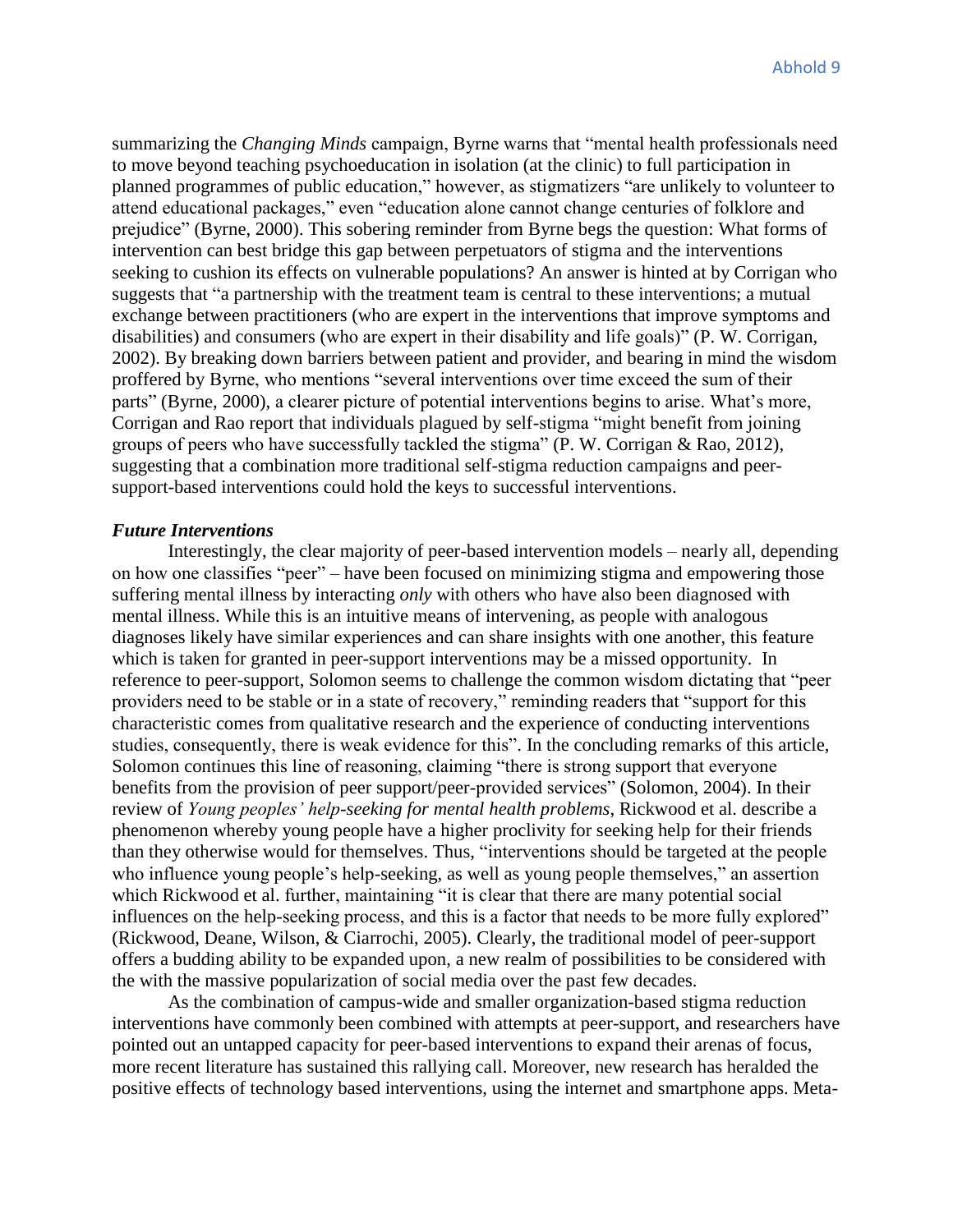analyses conducted in the past few years have supported the positive effects of well-implemented internet-based interventions for the treatment of Posttraumatic Stress Disorder (PTSD) (Kuester, Niemeyer, & Knaevelsrud, 2016) and depression (Richards & Richardson, 2012). These findings are further bolstered by studies of naturally occurring peer-support on social media websites, like YouTube (Naslund, Grande, Aschbrenner, & Elwyn, 2014). While the research of Naslund et al. shares the commonality of being focused on building peer-support amongst sufferers of a mental illness – in their case, schizophrenia – with the findings of Kuester et al. and Richards & Richardson, an article by Thomas et al. cites "particular potential of online interventions […] with the capacity of the internet to promote having contact with peers within one's stigmatized group, and for user interaction and empowerment" (Thomas, McLeod, Jones, & Abbott, 2014). In proclaiming the vast potential to be found in online stigma-reduction strategies, Thomas et al. acknowledge development in this realm as still in its initial stages, and lay out a framework for evaluation of these efforts in future research. These measures serve as an extremely useful guide for developing and assessing the success of future interventions, however, it is possible Thomas et al. could be failing to see the full potential afforded by online interventions.

In an extremely insightful 2017 article titled, *Three Problems with Current Digital Mental Health Research… and Three Things We Can Do About Them,* Mohr et al. describe three misconceptions commonly held regarding the potential for internet-based interventions, and attempt to reconceptualize them as technology-enabled services (TESs) rather than mere products to be consumed by patients. While these TESs have been thoroughly evaluated as though in a vacuum, "there is little description or evaluation of the ecosystem around that technology (such as human support and organizational factors)," a significant oversight, when considering that "substantive mental health benefits are more consistently achieved in the context of human support". The authors of this article go on to explain that mental health technologies are created in a top down manner, where "clinical researchers design tools for patients to support behavioral strategies that we believe are important for successful treatment, likely incorporating some of our own biases about how we like to receive and interact with information". It is these biases that have contributed to the 'research-to-practice' gap cited in this article, and despite the excitement surrounding the possibility for internet-based communications to augment the field of mental health treatment and stigma prevention, development in this arena is hindered by "the notion that mental health technologies should mimic existing evidence-based treatments [and] has become a skeuomorph, limiting out vision of what is possible by maintaining a frame based on past conceptualizations" (Mohr et al., 2017). This myopia, though understandable given the rigorous pedagogy of mental health training and intervention development, is be the root of barriers to progress for technology-based interventions. A key oversight that appears to have been made by interventions based on the conventional wisdom of peer-support and stigma reduction lies in one of the fundamental assets offered by technology; its ability to connect groups of people from *all* backgrounds, and facilitate their instantaneous communication.

While the observations of naturally occurring peer-support on YouTube channels created by sufferers of mental illness elicited optimistic discussion about the potential for social media's use in stigma reduction, these authors may have missed a key implication of their research. The findings of Naslund et al., and all previous research in technology-based interventions focused on peer-support, define the term 'peer' as someone who is also suffering from mental illness, oftentimes the same mental illness. This fails to reconcile the claims of those like Rickwood et al. who stipulate that "interventions should be targeted at the people who influence young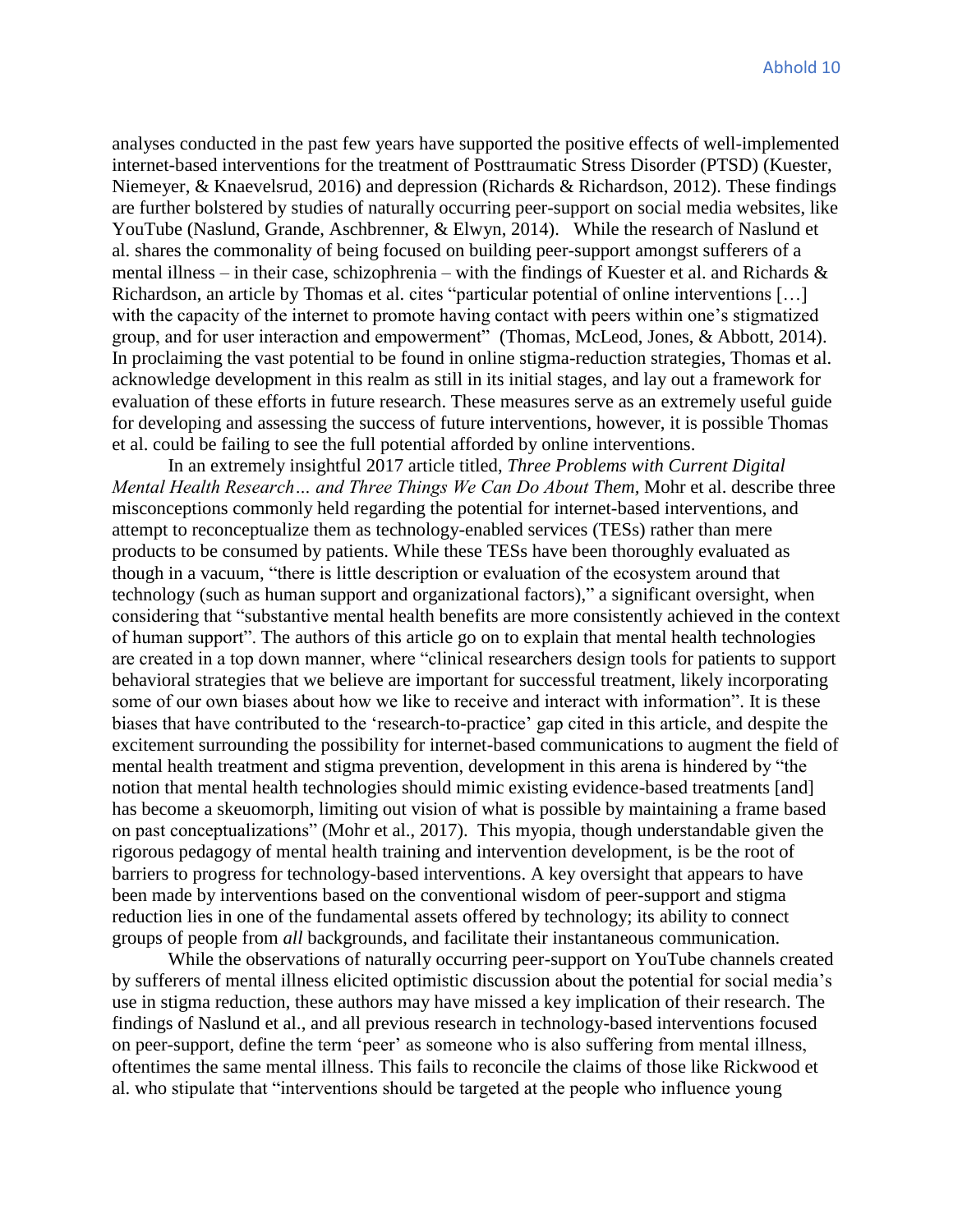people's help-seeking, as well as young people themselves," so that they are "encouraged to build supportive relationships, both within and beyond their informal support system" (Rickwood et al., 2005). Even Thomas et al. whose expansive recommendations provide an immensely useful blueprint for the evaluation of these interventions' success, implicitly assume the "necessity for the active participation of the persons belonging to the stigmatized group" (Thomas et al., 2014). This utterly ignores the fact that the people influencing whether an individual seeks help are seldom solely the people that also belong to this stigmatized group. Indeed, a significant body of evidence supporting the effects of public stigma would imply the contrary. It is likely that the 'peers' wielding a significant amount of power over any individual's experience of stigma are those not suffering from the same mental illnesses, or even any at all. There is apparent dissonance between a cohort of findings which villainize public-stigma, while encouraging sufferers if mental illness to "build supportive relationships, both within and beyond their informal support system" (Rickwood et al., 2005), and the fact that virtually all interventional attempts at minimizing this stigma and inspiring help-seeking by researchers focusing exclusively on interactions within already stigmatized groups. This discord becomes even more conspicuous when one considers internet-based intervention's powerful ability to transcend traditional limitations to communication between individuals. Future interventions aimed at stigma reduction through internet-based peer-support, while universally acclaimed by researchers as "well suited to the development and adaptation of interventions which assist people dealing with social stigma" (Thomas et al., 2014), may increase their benefits by expanding their definition of the term 'peer' beyond merely those suffering stigma.

One obvious concern with the inclusion of people not suffering mental illness into peerbased groups for interventions is safety, and the damage to a sense of community that could be caused by those not traditionally considered 'peers' using a potential platform to perpetuate stigma and negativity. These apprehensions are warranted, and addressed when discussing "negative comments or "outsider" attempts to criticize" the YouTube posts of those who were suffering from schizophrenia (Naslund et al., 2014). In their observations, these vindictive comments caused members of the YouTube community to respond with vehement support of the affronted individual, and served to strengthen the sense of community amongst those suffering stigma. While this phenomenon of stigma causing the stigmatized to band together against discrimination, this objection to the expansion of the term 'peers' can be nearly circumvented entirely by limiting an intervention to an existing community whose members care about one another, and could use the veil of anonymity usually afforded to users of the internet for malicious purposes. By implementing its scope within such a pre-existing community, an intervention could capitalize on the benefits observed in peer-based support groups for the reduction of self-stigma, while also incorporating a broader swath of the social fabric with which individuals affected by mental illness interact. An intervention capable of bridging this gap could offer the best of both worlds. Furthermore, by incorporating already trusted peers who do not have diagnoses of mental illness, a peer-based program of this nature could potentially reduce public stigma, or at least minimize its effects on help-seeking by proving to potential patients that the label of mental illness does not bring ostracism, since they could observe positive interactions between members with and without mental illness. Additionally, as mentioned above, potential interventions could maximize their benefits by focusing on a male population in the college age group.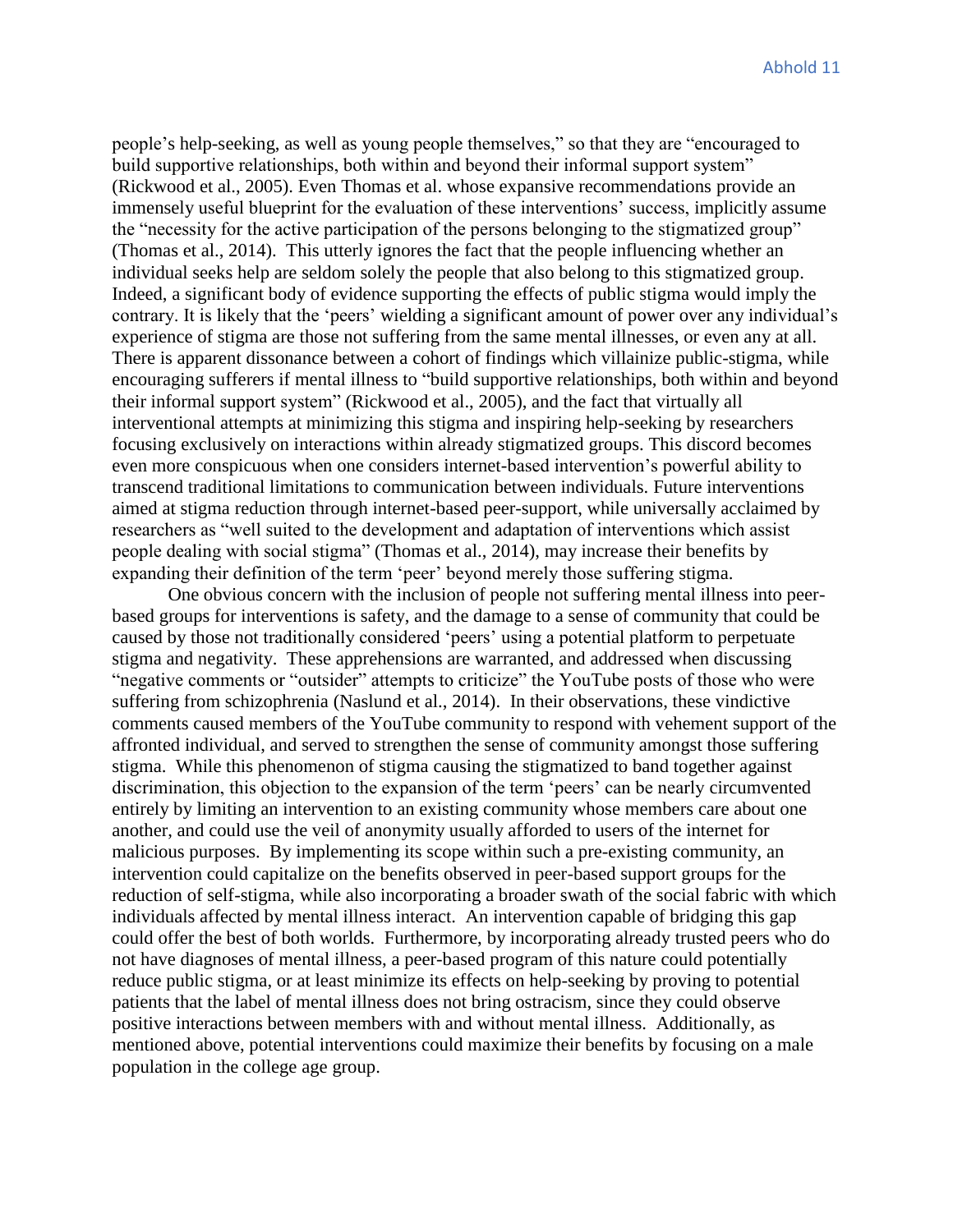An organization that could potentially serve as the perfect testing ground for this form of intervention is a fraternity. Not only do they provide a population of college-aged males, an atrisk of mental illness group in dire need of stigma reduction, fraternities offer a pre-existing community, sheltered from the anonymous negativity of the internet. Members of these groups purport to deeply care for each other, and typically form their own tight-knit subcultures, both in person and using social media. Greek organizations offer an environment not often found in any other group. Though fraternities and sororities have - in both their depictions in popular culture and many highly-publicized instances of misconduct - strayed far from their stated goals, based solely on their doctrinaire intent, these organizations offer a truly unique social dynamic, not commonly seen elsewhere in society; a group of young people banded together for the communal benefit of the members of the organization. If realized, the intent of many of these organizations offers a potential respite for the crushing anonymity of large collegiate institutions and the internet, which could be a barrier to the use of social media for stigma reduction more generally. Greek organizations also providing a microcosm of society where social norms can be bent, for both good and bad. While the media's portrayal of Greek life is rife with examples of these organizations' propensity for insular social isolationism run amok, this characteristic can be used to push the social norms for a group of college men towards attitudes of acceptance towards mental illness and respect for help-seeking. Because greek organizations already provide a network on social media populated by individuals who care about one another, an internet-based peer-support intervention in a fraternity could "fit into and leverage people's daily behavioral patterns," thereby "nudging users to useful actions" (Mohr et al., 2017). A peer-support intervention in a fraternity has the potential to break the cycle of public-stigma, combat selfstigma, and reduce the fear of labels, leading to an increase in help-seeking.

# *Methods*

#### *The Intervention: SupportMe*

 The SupportMe platform was designed over the course of a semester in 2015 as a way to increase brotherhood and build connections within the fraternity, Tau Kappa Epsilon. It quickly gained traction as members of the organization participated with much enthusiasm. While its methods could likely be improved, and its effectiveness has yet to be quantified, this program offers a solution to the "research-to-practice gap" described by Mohr et al. in their 2017 article, by coming from the reverse direction. This intervention was originally made by and for members of Tau Kappa Epsilon, and in this sense, must bridge a practice-to-research gap. By formalizing its methods and laying out a format for its evaluation, this section is an attempt to do so. After nearly two years of inactivity, this program is planned to be reimplemented into this organization, and its success to be evaluated as a public health intervention aimed at reducing mental health stigma and increasing help-seeking behavior. SupportMe is designed to target a college-aged, male population of fraternity members, by simultaneously implementing a threeprong approach to intervention: 1.) Voluntary, in-person meetings for members of the organization to gather and discuss their mental health, share highs and lows in their life at a given moment, and offer advice to one another; 2.) A group message (hosted on an already ubiquitously used application, GroupMe) used to discuss acute issues going on in one's life, ask for advice whenever needed, and share news about life events - good and bad - with the entire organization at once; and finally, 3.) A private Facebook group, used to formally discuss various forms of mental illness, including the sharing of coping strategies and resources, as well as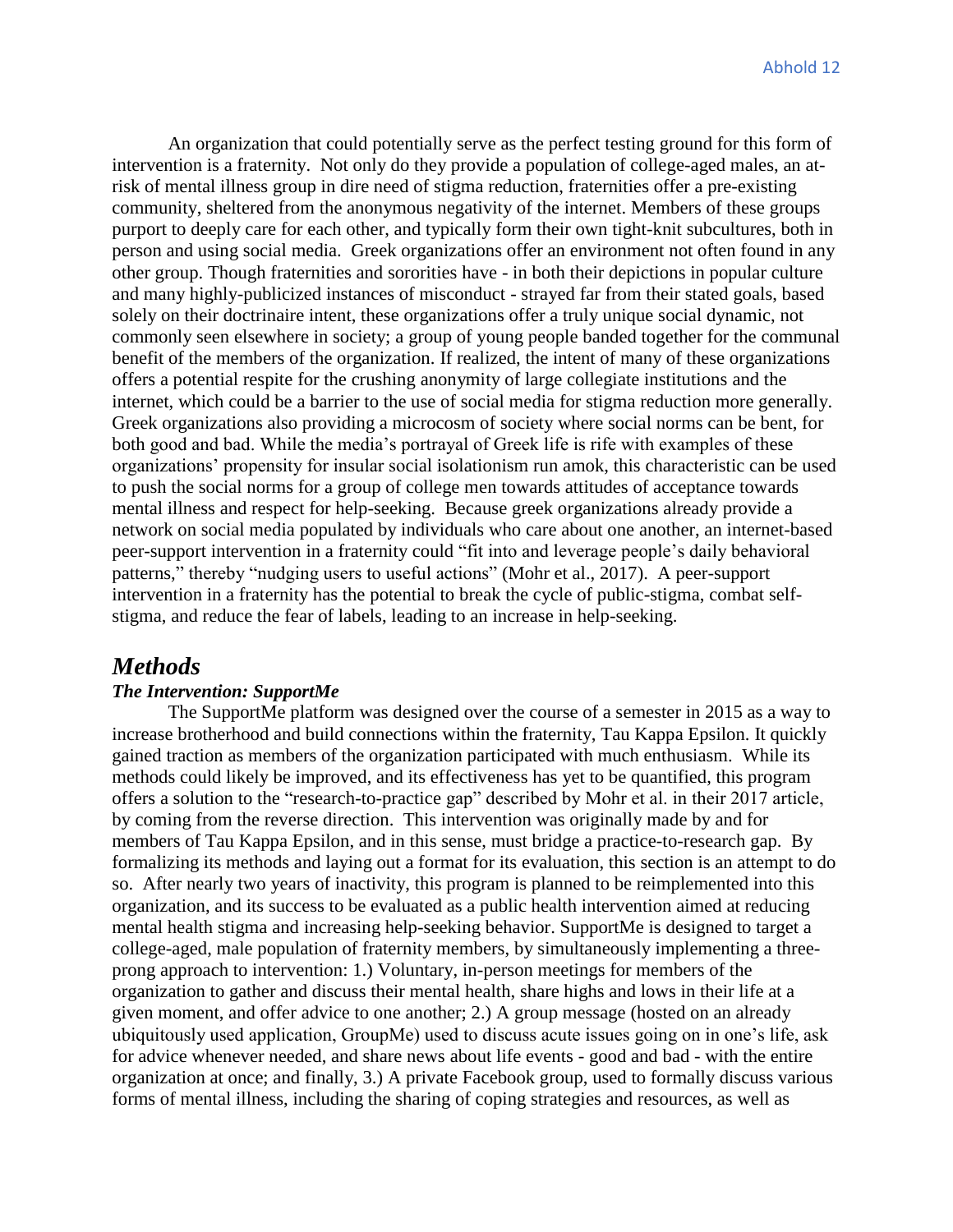hosting initiatives aimed at fostering honest self-improvement and introspection. In this section, each of these prongs will be further explained and explored, then methods for this program's evaluation will be discussed.

#### *SupportMeetings*

These in-person meetings are to be held either weekly or bi-weekly, at a time interval that is convenient for the most members, as determined by a poll. Alternatively, these meeting times can be varied, to accommodate members' schedules and reach a more diverse portion of the group. Attendance to these meetings is completely voluntary, and members are to be encouraged to come sit in and listen if they would not like to speak. At the beginning of each meeting, participants are to be reminded by a moderator that any information discussed is to be kept confidential, and that this is a place where brothers can trust one another to safely and respectfully share aspects of their lives, including their experiences in regards to mental health, with one another.

In these meetings members begin by sharing the highs (most positive events that inspired happiness) and the lows (whatever the most negative issues are in their lives happen to have been) either since their last attending one of these meetings, or whatever time interval they feel comfortable sharing. After going around the circle, the person moderating can either decide to open the floor for general discussion of an issue or topic of their choosing or, more commonly, play the "Peel the Onion" game. In this activity, the participants are encouraged to share either a 'higher high' or a 'lower low', delving more deeply into their current emotional status. As the 'onion' is peeled back, members can either share a different event – from the high or low end of the emotional spectrum – or delve further into the events that they described, deepening participants' understandings of one another, and allowing members experiencing mental health issues to share advice and coping strategies.

When facilitating these conversations, it is important that the moderator be experienced in Motivational Interviewing, a technique commonly utilized by and shown to be effective in self-stigma reduction campaigns (Blanco et al., 2008; Yanos et al., 2015), and have access to mental health hotlines and local campus resources. As the facilitators are to be members of the fraternity, not a mental health professionals, these meetings are not to be run like group counseling sessions. Facilitators are simply to attempt to sustain respectful, open dialogues between members, and – though they are not mandatory reporters – they are encouraged to reach out to any members that notice are struggling particularly badly, to offer support and resources when they feel it is necessary.

SupportMeetings are intended to build solidarity between the participants, whether they are experiencing mental illness or not, and their role in the intervention has multiple purposes. On one hand, they are to function like a peer-support group in the traditional sense; as some participants in the discussions may be experiencing mental illness, these meetings can serve as an opportunity for people with mental illness to discuss their mental illnesses with others going through similar experiences, and discuss coping strategies. In this capacity, SupportMeetings can function like peer-support-based intervention, dismantling self-stigma, and building more positive self-identities for those struggling with mental illness. On the other hand, these meetings are also to be attended by people without diagnoses of mental illness, and in this sense, can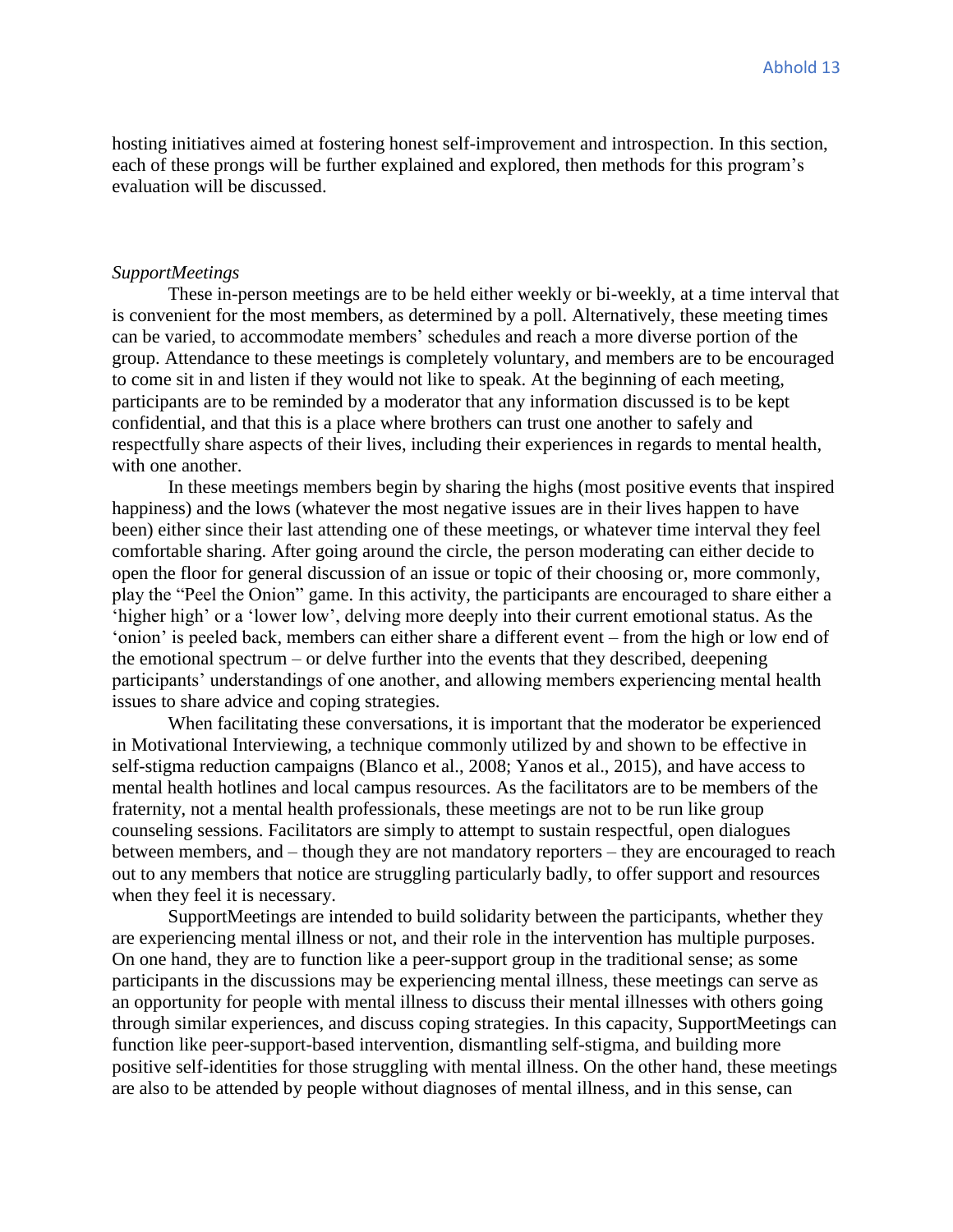function in the capacity of an education-focused public-stigma campaign. Since participants not struggling with mental illness are able to see their friends, and members of their fraternity talk candidly about their mental illness, while also knowing them to be safe, functioning members of society, these meetings can serve the function of normalizing mental illness, ideally decreasing the likelihood that these members of the public will perpetuate negative stereotypes and misconceptions about mental illness. These meetings also have the benefit that, for participants that are struggling with mental illnesses, they offer the opportunity to interact with members of the public that don't have diagnoses of mental illness but are still offering their support and are willing to openly talk about mental health without the typical stigma found in the outside world; a positive feedback loop of public-stigma reduction, for members with and without mental illness.

#### *SupportMe GroupMe*

As a typical means of large-group communication, the vast majority of fraternities and sororities in the University of Minnesota use the GroupMe application. This service is offered on both mobile phones and desktop, and is commonly used to make announcements and facilitate discussions for a multitude of purposes within many organizations, by allowing members of the groups to like each other's posts and start direct messages to one another within the application. Since it is already regularly used, creating another group specifically for the purposes of SupportMe is simple for Tau Kappa Epsilon, though, for the purposes of generalization, any group messaging service would suffice provided it offers similar features. If large group messages are not already commonplace, this could serve as a barrier for other fraternities, though use of some similar service is a staple of most Greek organizations.

This portion of the intervention will serve as an immediate outlet for members of the organization to share and discuss life events, ask for advice, and reach out for support when needed. The ground-rules of the group are simple, but must be upheld to maintain a proper amount of solemnity:

- *1. All information in this GroupMe pertaining to individual members is not to be discussed or shared with anyone who is not a member of this fraternity.*
- *2. To avoid spamming and clutter of this forum, things posted in this GroupMe should only be for the immediate benefit of the individual posting, and/or for the chapter at-large.*

The purpose of the first rule is to maintain confidentiality, and is extremely important, as members feeling safe to post about the private details of their lives is paramount for the success of this prong of the intervention. The second rule is to maximize the benefits to the individuals who post, and the members of the chapter who are inclined to read the group chat, while also minimizing potential annoyances to members of the chapter; essentially, this rule is there to make sure that all members of the fraternity take the group seriously. The application has the ability to either send notifications for every post or mute them, and only appear when an individual views this group within the application, however, all members of the fraternity are to be encouraged to leave notifications "on" for this group, so that when individuals ask for advice or support, they can immediately reach as much of the chapter as possible. The second rule is in place to incentivize as many members as possible to maintain the group's "mute" button in the "off" position.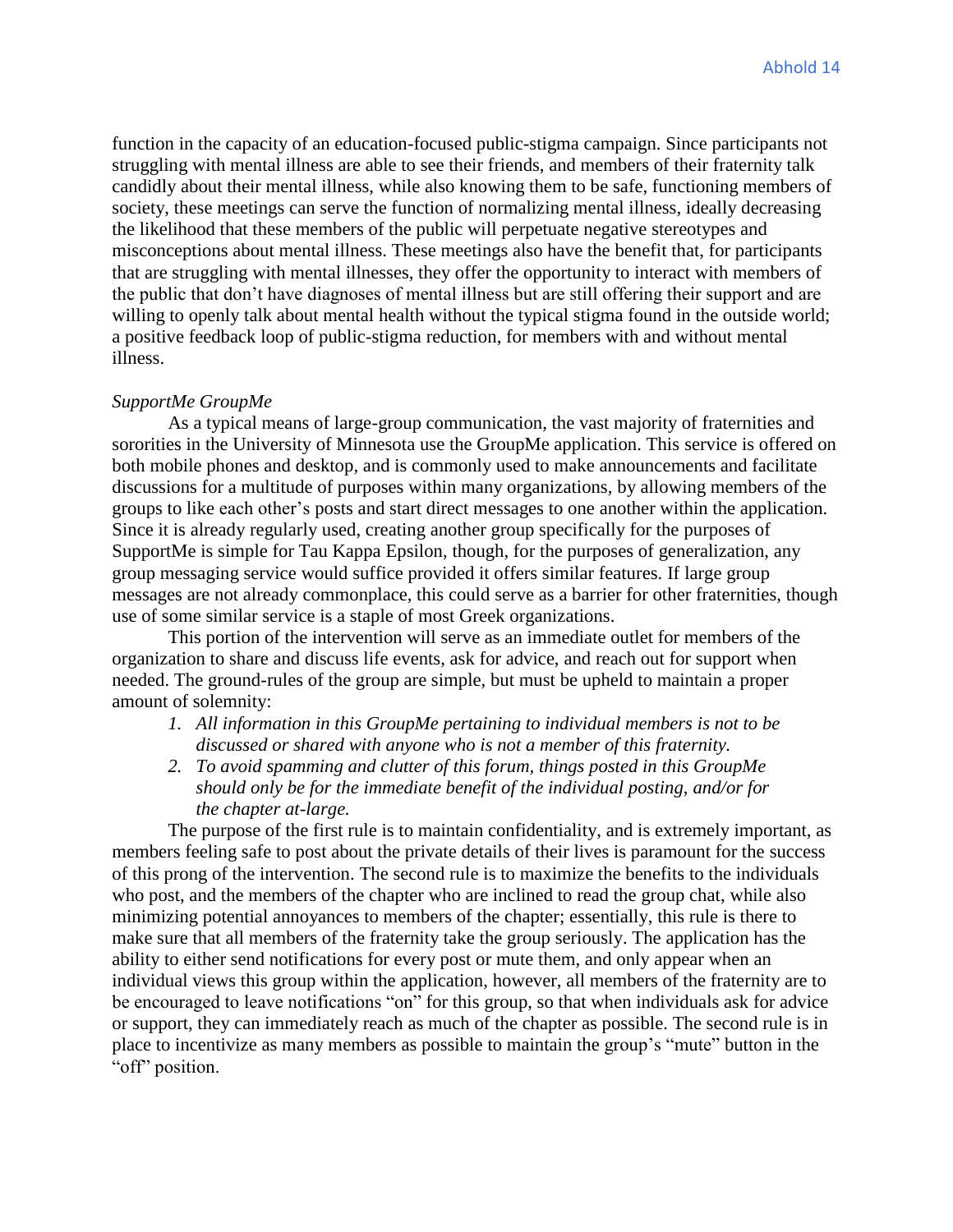When this group was first attempted in 2015, members used it to post about events as diverse as the death of friends and family members or their having broken up with their significant other, to their having received job offers or deciding to attend therapy. Some members would also reach out when they just needed someone to talk to, while others discussed their mental illnesses and coping strategies for them. For example, much discussion was had about how to best handle panic attacks, both when having them oneself and when helping a friend who might be struggling with them. Many times, members also posted about and received academic advice, and campus resources, and occasionally these discussions would diverge from the original intent of the group. In these instances, it was important for a moderator or member of the chapter to remind members what the purpose of this group was, and if a current discussion could be better had in another group forum, to move a given topic to such a place. There were also times that large discussions would be had regarding resources for various mental health issues, and since it is difficult to reference links and suggestions at a later time (this would require arduously scrolling backwards through the chat's history), these discussions would be moved to the SupportMe Facebook, as this format was better fitted for this type of discussion. Taking these rules and experiences into account when implementing this portion of the intervention will be important for the maintaining the integrity of this prong, and maximizing its benefits to members of any organization in which it is attempted.

The SupportMe group message format offers the benefits of members being able to openly discuss their mental illnesses and life events; implicitly normalizing mental illness for members who decide to participate, while also backing up the narrative that 'everyone is struggling with something'. Thus, the GroupMe has the potential to act as a device for publicstigma reduction, demonstrating that mental illnesses do not make their sufferers a part of an 'otherized' group, while also minimizing self-stigma, as sufferers of mental illness can challenge the negative self-perceptions thrust on them by an otherwise condemning society. By making these disorders more visible among groups of peers, this portion of the program also mirrors previously mentioned social norms-based interventions, by correcting misconceptions about peers' beleifs regarding mental health (Eisenberg et al., 2009). This group message also has the possibility of bringing about the benefits of peer-support groups, by allowing members with diagnoses of mental illness to build solidarity and challenge negative stereotypes.

#### *SupportMe Facebook*

The SupportMe Facebook page is to be used as a private group forum on the already ubiquitous website, Facebook. As mentioned above, this group can be used to host discussions that do not fit well with the GroupMe format, such as conversations about favorite resources for specific issues, like guided mediations, crisis hotlines, and resources for Motivational Interviewing. Additionally, larger 'meta-threads' can be created for members to discuss the trials and tribulations, and share solutions regarding specific mental illnesses. On this sense, the Facebook group can function much like more traditional peer-based interventions, bringing their benefits of self-stigma reduction and community building. This portion of the group can also combat public-stigma by making these discussions available to those who may not have mental illness at all, and by showing members that may be struggling with these issues without a diagnosis, these threads could help to increase help-seeking. These Facebook threads have the potential to bring the benefits to self-stigma observed by other similar peer-support interventions,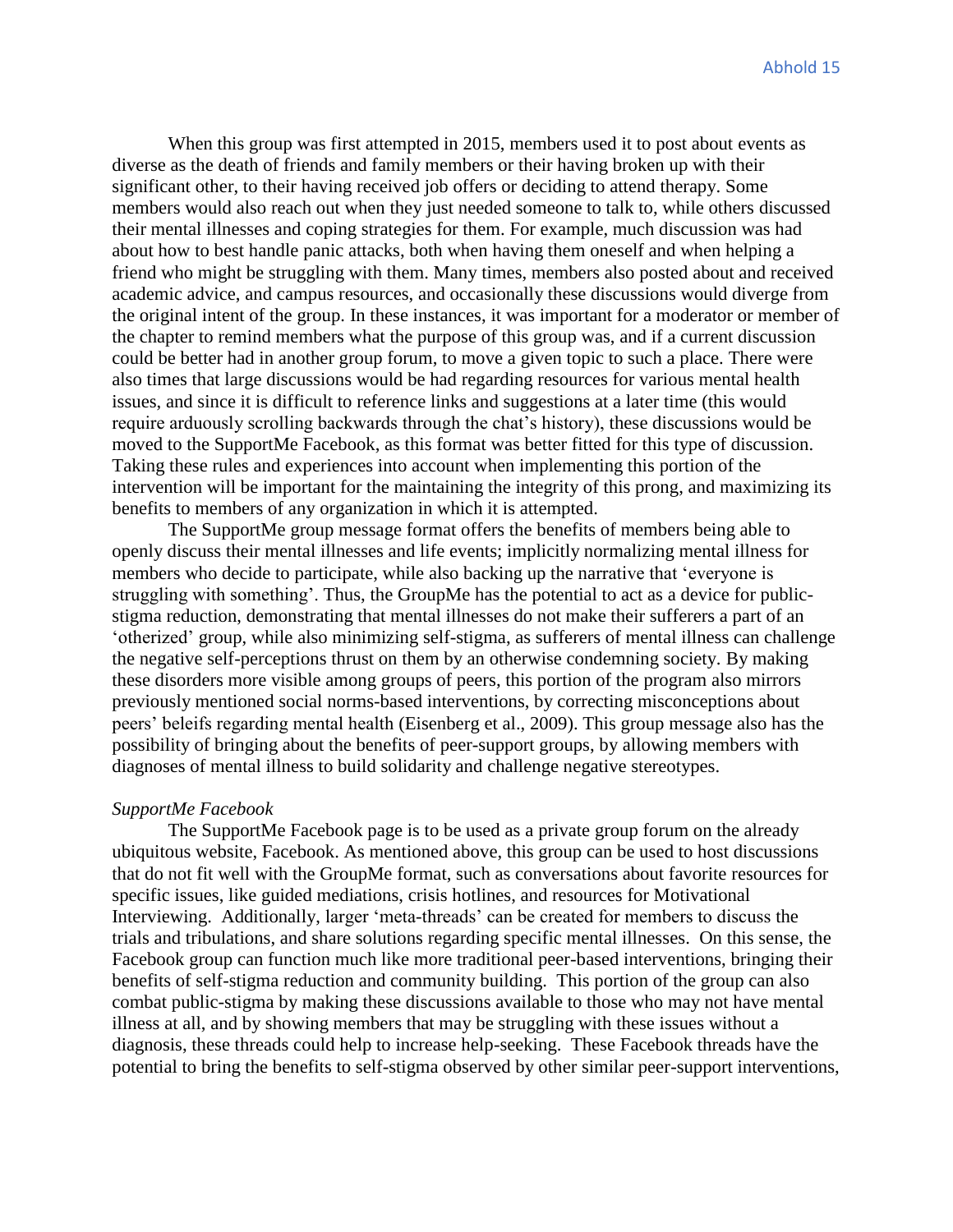with the added potential to reduce public-stigma and label avoidance by including all members of the organization.

Another use of the Facebook portion of the SupportMe program is for the development of self-efficacy, the building of self-esteem and openness, a trait highly correlated with the propensity to seek help for mental illness (Mackenzie et al., 2006), within the organization. This can be attempted through an opt-in portion of the Facebook group, called "CriTKE's" and "CeleBROtions". These dual initiatives can be participated in by liking a post within the group. The "CriTKE's" entail each member being devoted day and a separate post, in which members can post honest, heartfelt criticism and feedback on how they can improve in any aspect of their life. As members may not be privy to the self-awareness necessary to make observations readily available to others, this initiative is meant to inspire honest introspection and growth for the members who decide to participate, and is only possible by strictly enforcing a policy that all post for "CriTKE's" must be intended to inspire growth through constructive criticism *only*. What's more, members are encouraged to privately message any portions of CriTKE's that may not be fit for all members to see, minimizing the potential for feelings to be hurt and maximizing the constructive nature of this portion of the initiative. This portion of the initiative is meant to inspire growth and facilitate open dialogue within the organization. Members are encouraged to respond to their "CriTKE's" with comments within the threads, or private messages to the individuals that posted them, and this portion of the initiative ought to encourage its participants to make plans to change in response to feedback they receive.

After each member who has liked the original post has been given their allotted day of "CriTKE's," the second phase of this initiative, "CeleBROtions," begins. During this time, any members that would like to participate can like anther post within the Facebook group, and are then given a devoted day and separate post in which members can herald their successes. In these posts members are encouraged to share what they admire about an individual, express support for their progress towards changing in response to their "CriTKE," and offer sincere compliments of any kind. This initiative, to some extent mirrors the efforts to change gender norms on an oil rig, which resulted in increased emotional openness and decreased stigma in its participants (Ely & Meyerson, 2010). As observed on these oil platforms, the practice of admitting one's limitations has been shown to undo the oftentimes constricting gender roles that may be responsible for the inordinate stigma found in males. Inciting genuine communication of faults to inspire change, and the sharing of sincere, meaningful compliments is not something common among young people, especially on social media, and the "CriTKE's" and "CeleBROtions" help to promote this behavior, turning "keyboard courage" into a force for good, while building openness which could lead to more help-seeking when it is needed.

#### *Methods of evaluation*

This intervention was originally created by the members of Tau Kappa Epsilon for internal uses, and while many of its members reported significant positive impacts on the social dynamics of the chapter, there has yet to be any quantitative evaluation of its success as a public health intervention. This intervention aims to increase help-seeking behavior, reduce public- and self-stigma, and ideally improve the overall well-being of participants. To attempt to measure these factors, the fact that this program has not been used by this fraternity for nearly two years is useful. This period of inactivity allows baseline measurements to be taken and relative changes to be observed. To further validate that any changes observed within this organization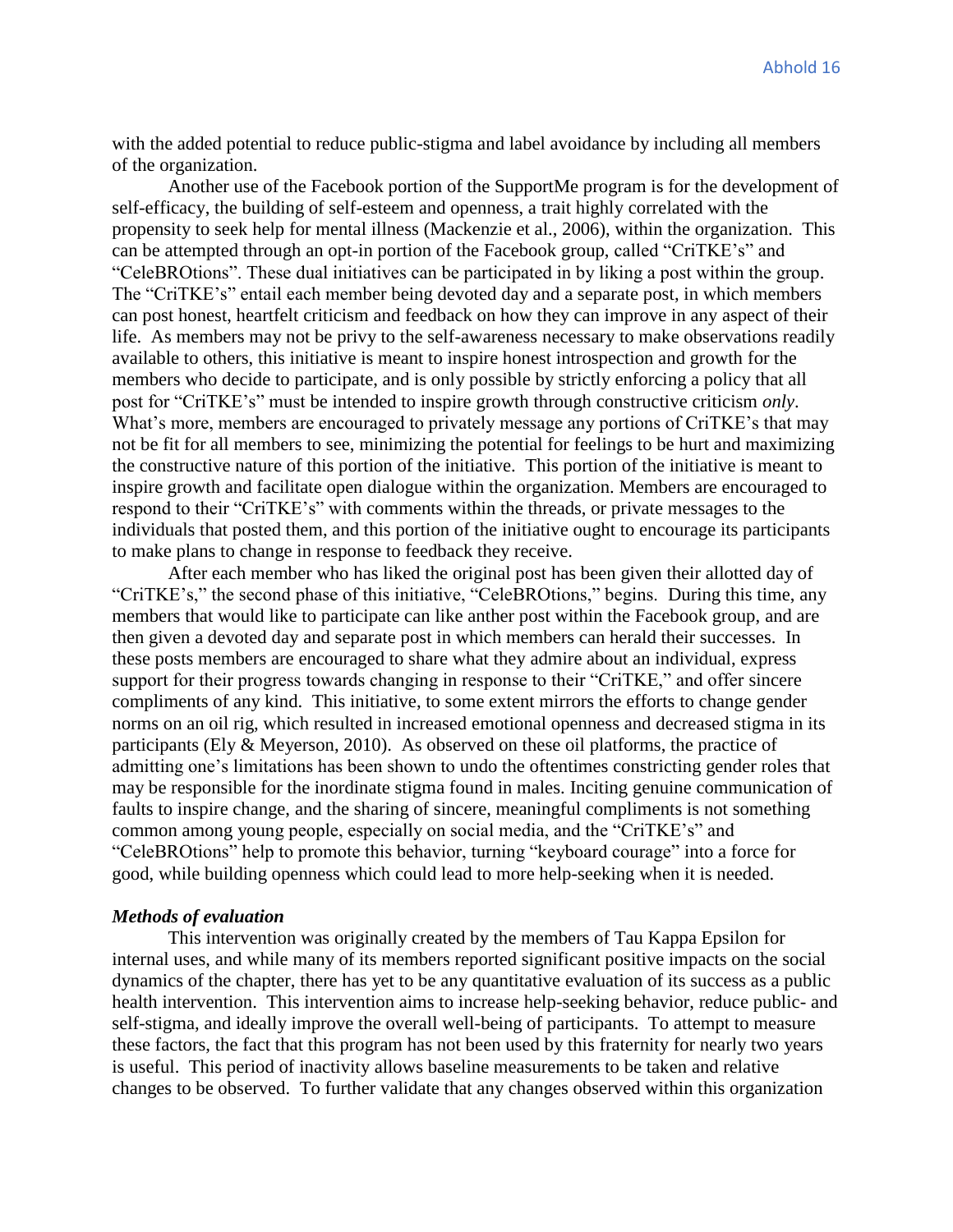are not simply the result of changes within this population over time – for example, data collection's proximity to midterm or final exams affecting these metrics more than the program itself – these same metrics will be measured for other fraternities, so that changes within the experimental organization can be compared relative to a control group. To validate this program, it is proposed that three data collections of three fraternities – one with the intervention, and two without it – will be sufficient for an initial measurement of this intervention's success; first, a baseline measurement at the end of one semester to test the initial conditions of all the organizations and confirm that they are sufficiently similar; second, a data collection at the beginning of the following semester to confirm that significant changes have not taken place over the summer, suggesting constancy among the groups; and third, a data collection at the end of a semester of the program being implemented within one of the chapters. Changes in this chapter can then be compared within the group over time, as well as between the groups without the intervention, to determine the efficacy of the program as a whole. The first of these three measurements was recorded by means of an internet-based survey sent to the emails of all members of each of these three chapters, and a summary of these results can be found below.

Data was collected by a survey conducted through Google Forms, which was sent to the entirety of all the participating organizations, and its completion was voluntary. This survey began with nine questions comprising the PHQ9, a questionnaire chosen for its brevity and accuracy, whose reliability and validity as a measure of depression severity has been welldocumented (Kroenke, Spitzer, & Williams, 2001). In this survey, respondents answer prompts about how often they experience depression symptoms, selecting from numbers ranging from zero, or "not at all," to 3, for "nearly every day". The sum of these responses can then be used as a reliable measure of respondents' depression symptoms, with the cut point of a sum of 10 demonstrating both a sensitivity and specificity of 88% for patients to have diagnosable depression (Kroenke et al., 2001). With results for the PHQ9 standing in as a sampling of participants' well-being in regards to depression, the survey next section of the survey collected some sparse demographics on participants, including their year in school, whether this was their first year in the chapter (a measure included to determine whether new members were assimilating well into their newly joined organizations), whether they are currently receiving mental health treatment and whether they'd begun treatment over the course of the this past semester, and whether anyone in their family had ever received mental health treatment. The third section of the survey asked questions about respondents' attitudes towards mental health, their comfortability with discussing these issues with members of their chapter, and their openness to giving and receiving criticism to and from members of their chapter. The results of the first data collection are found below in the *Initial Results* section, and subsequent data collection will begin to draw a clearer picture of the efficacy of the SupportMe program in improving these metrics.

# *Initial Results and Discussion*

Three surveys were administered to three fraternities and collected responses over the course of one week in April, nearing the end of a semester without the intervention in any of the organizations. Tau Kappa Epsilon, Delta Chi, and Pi Kappa Alpha (henceforth, TKE, DX, and PKA, respectively) had a combined total of 60 responses from the 266 possible respondents. The response-rates for and average PHQ9 scores can be found in *Table 1* for each of the three fraternities, in addition to number of respondents whose score exceeded 10, and the average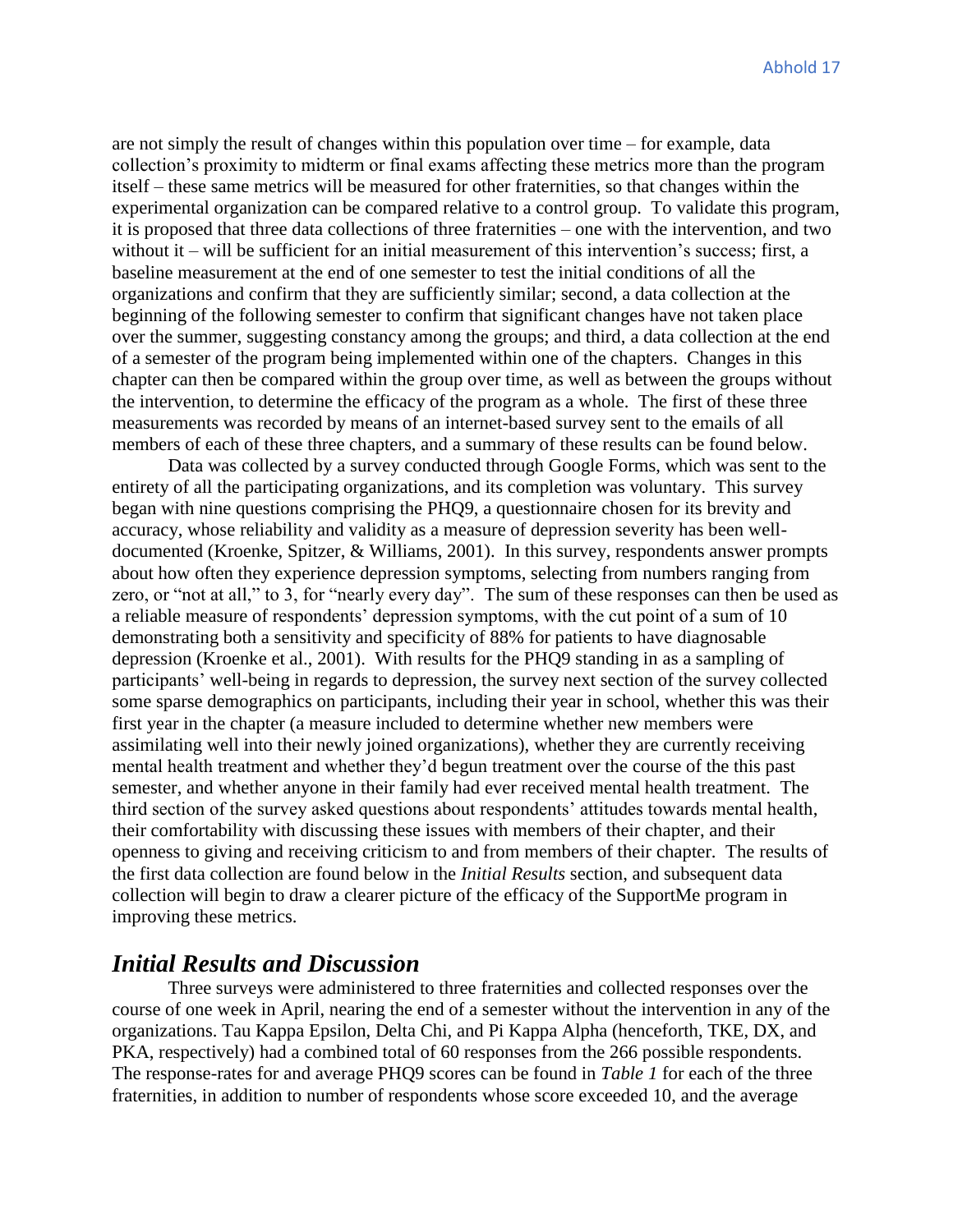PHQ9 scores for the group within each fraternity whose total score fell on either side of this cutpoint. Delineating scores in this way demonstrates score distribution, allowing a relative comparison of the average depression severity for those who likely do and do not have depression, since the questionnaire is structured such that the higher the sum of responses to the PHQ9, the more severe the depression symptoms.

| Fraternity             | Response-Rate    | Proportion of<br>Average<br>Respondents<br>Overall |            | Average<br>PHQ9 of | Average<br>PHQ9 of |
|------------------------|------------------|----------------------------------------------------|------------|--------------------|--------------------|
|                        |                  | with PHQ9                                          | PHQ9 per   | those $\geq 10$    | those $\leq 10$    |
|                        |                  | >10                                                | Respondent |                    |                    |
| TKE (proposed control) | 35/78 (44.9%)    | $12/35(34.3\%)$                                    | 7.22       | 12.92              | 4.26               |
| $DX$ (proposed         | $14/82(17.1\%)$  | $6/14(42.9\%)$                                     | 8.14       | 13.33              | 4.25               |
| experimental)          |                  |                                                    |            |                    |                    |
| PKA (proposed          | $11/106(10.2\%)$ | $1/11(9.1\%)$                                      | 5.64       | 13.00              | 4.90               |
| experimental)          |                  |                                                    |            |                    |                    |
| Total                  | 60/266(22.6%)    | 19/60 (31.7%)                                      | 7.15       | 13.05              | 4.42               |

*Table 1: The figure above shows the proportion of each chapter that responded to the survey, the proportion of respondents from each chapter with a PHQ9 greater than or equal to 10 and the average PHQ9 for each chapter and the group on either side of the cut-point of 10.*

As seen in *Table 1*, the response-rates vary widely between the chapters, with a significant disparity between the proposed experimental group and the proposed control groups. There is also a significant difference in the proportion of each chapter that scored above or equal to 10 on the PHQ9, though this could be more a result of the low response-rate for PKA than anything, as the other two chapters are relatively similar in this regard. Despite these differences in response-rates, the distribution of PHQ9 scores is remarkably similar. Between the three chapters, there is only a difference of 2.5 in overall average scores between the highest and lowest average. By separating the extremes of each group, this gap shrinks to 0.41 for the group with PHQ9 scores above or equal to 10, and 0.65 for those below this cut-point. This demonstrates a significant similarity in likely depression severity, despite the gaps caused by differing responses-rates among the chapters.

| Fraternity     | % of New Member      | Freshman        | Sophomore           | Junior              | Senior              |
|----------------|----------------------|-----------------|---------------------|---------------------|---------------------|
|                | Respondents (%       | (% with PHQ9)   | (% with PHQ9 $\geq$ | (% with PHQ9 $\geq$ | (% with PHQ9 $\geq$ |
|                | with $PHQ9 \ge 10$ ) | $\geq$ 10)      | 10)                 | 10)                 | 10)                 |
| TKE (proposed  | 31.4% (11.4%)        | 25.7% (5.7%)    | 31.4% (11.4%)       | 25.7% (8.6%)        | $14.3\%*(8.6\%)$    |
| control)       |                      |                 |                     |                     |                     |
| $DX$ (proposed | $21.5\%$ (7.1%)      | $21.5\%$ (7.1%) | 35.7% (14.3%)       | 21.5% (21.5%)       | 21.5% (0%)          |
| experimental)  |                      |                 |                     |                     |                     |
| <b>PKA</b>     | 18.2% (0%)           | 27.3% (0%)      | 27.3% (0%)          | 18.2% (18.2%)       | 27.3% (0%)          |
| (proposed)     |                      |                 |                     |                     |                     |
| experimental)  |                      |                 |                     |                     |                     |
| Total          | 26.7% (8.3%)         | 26.6% (6.6%)    | 31.7% (10.0%)       | 21.7% (10.0%)       | $20.0\%*(5.0\%)$    |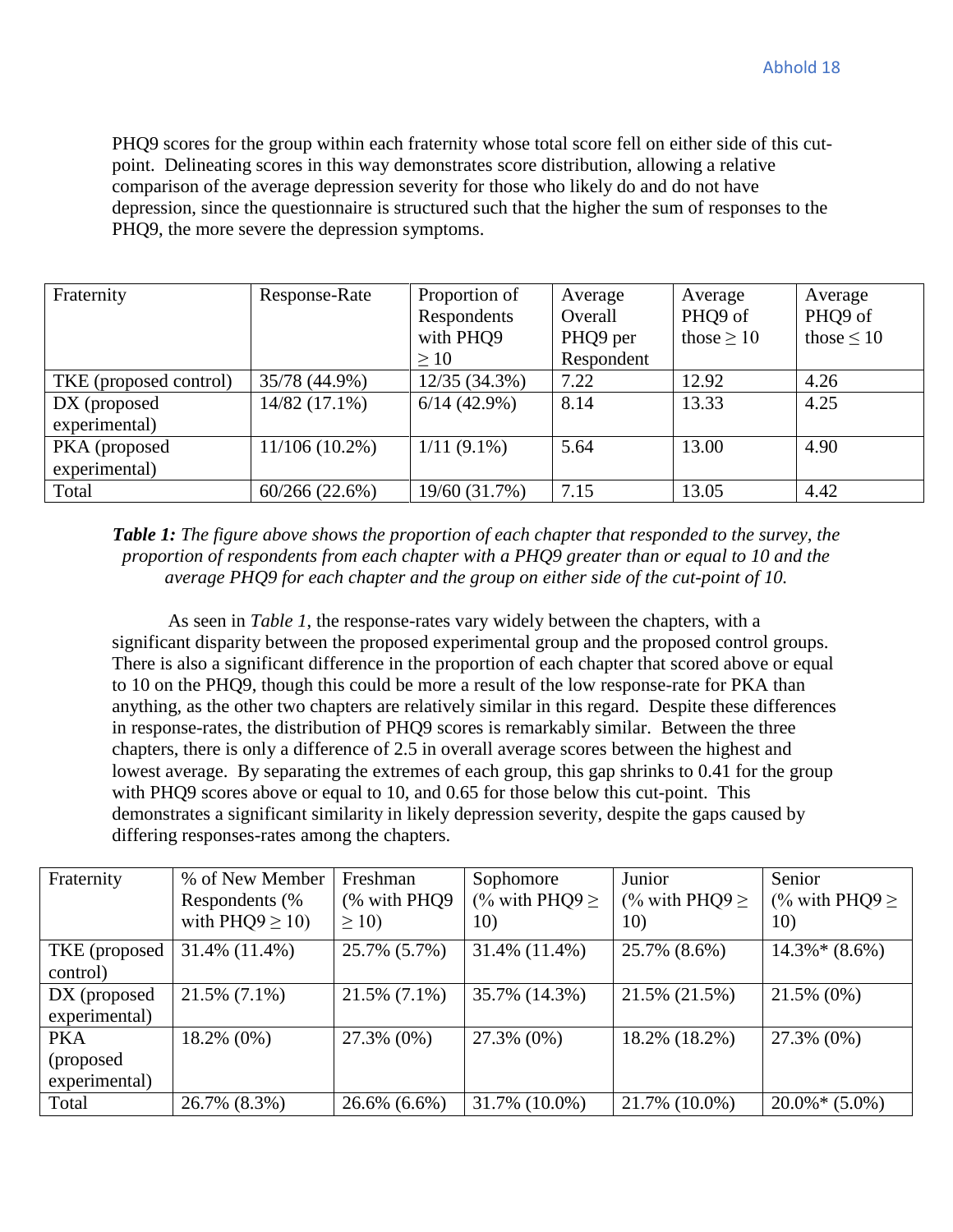*Table 2: The figure above shows the proportion of respondents from each group that identified themselves for each grade and the proportion of new members. The values in parentheses show the proportion of each group that scored ≥ 10 on the PHQ9. Values with a \* denote that one respondent answered "Super Senior," a response that was counted within the Senior category.*

As shown in *Table 2*, there is similar distribution in the grade-levels of respondents; with upperclassmen tending to be slightly overrepresented, and underclassmen being more likely to respond to the survey, though uniformly across the chapters. The data for PKA diverges from this trend, though it is likely more a product of the small response rate than demographic differences within the organization. Also notable is the high concentration of juniors in DX scoring 10 or above on the PHQ9, though like the findings from PKA, variations in this data set may be more due to its small sample size than significant trends.



*Figure 1: The chart above shows the distribution of respondents from all chapters that whose PHQ9 score was greater than or equal to 10, separated by grade.*

*Figure 1* above illustrates the distribution of respondents that scored a 10 or above on the PHQ9 for each grade as a proportion of the total number of people in this group. Of these individuals who are likely depressed, the largest proportion is made up of sophomores and juniors, while freshmen and seniors scored less highly. This is likely not a product of underrepresentation of specific grades, since this is relatively uniform, though these sophomores and juniors do also make up the largest portions of respondents (31.7% and 21.7%, respectively) as seen in *Table 2*.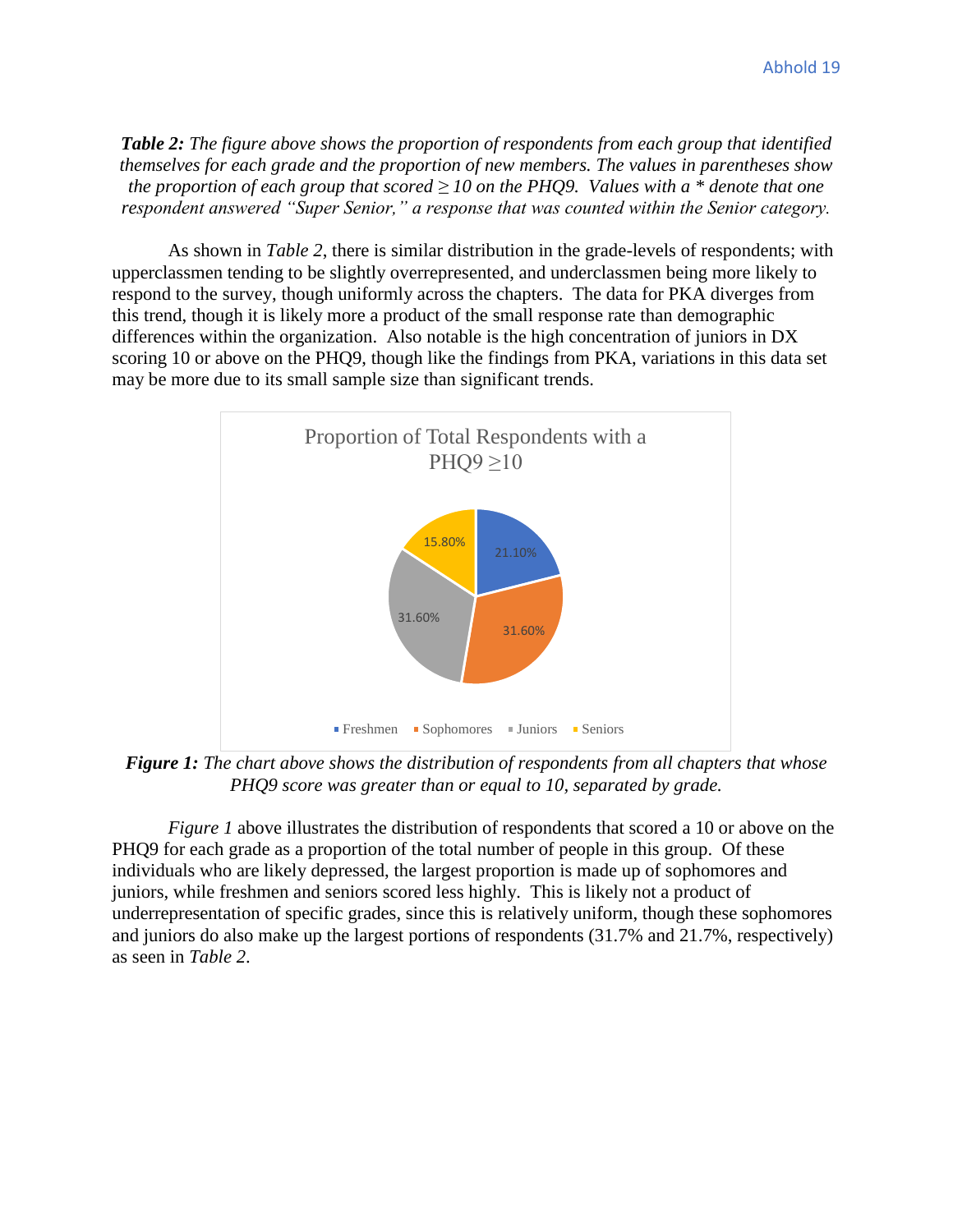

*Figure 2: Represents the average sum of scores per respondent in response to questions regarding attitudes on stigma, where 1 corresponded to the least stigmatized response and 4 corresponded to the most possible stigma, separated by chapter and by PHQ9 grouping. The higher the average total in this category, the higher the relative stigma.*

In *Figure 2* an interesting phenomenon is shown. One would expect stigma to be higher in those whose PHQ9 score is higher, however, this is only true of DX. The average total of responses for TKE are consistent across PHQ9 scores, and in PKA, this trend is reversed. Again, this may be caused by only having one respondent from PKA who scored above 10 on the PHQ9, though this reiterates a theme of the data collected; a lack of sufficient response-rate to draw significant conclusions. As mentioned in the *Limitations and Conclusions* section, the metrics for stigma assessment used in this survey need refinement, and these results could be more an artifact of weak survey design than anything else. This lack of correlation between PHQ9 scores and the metrics evaluating stigma could also be a result of their simply not being related, due to a decoupling of perceived stigma and depression scores caused by unknown social factors, or an indication that the questions used to measure stigma did not sufficiently address the phenomenon. **Figure 3**<br> **Figure 3** corresponded to the system and state is an algorithm in the position of the least stigmatized responded to the least stigma, where  $\frac{1}{2}$  corresponded to the most provide stigma, separated by cha



*Figure 3: Compares the average sum of scores per respondent in response to questions*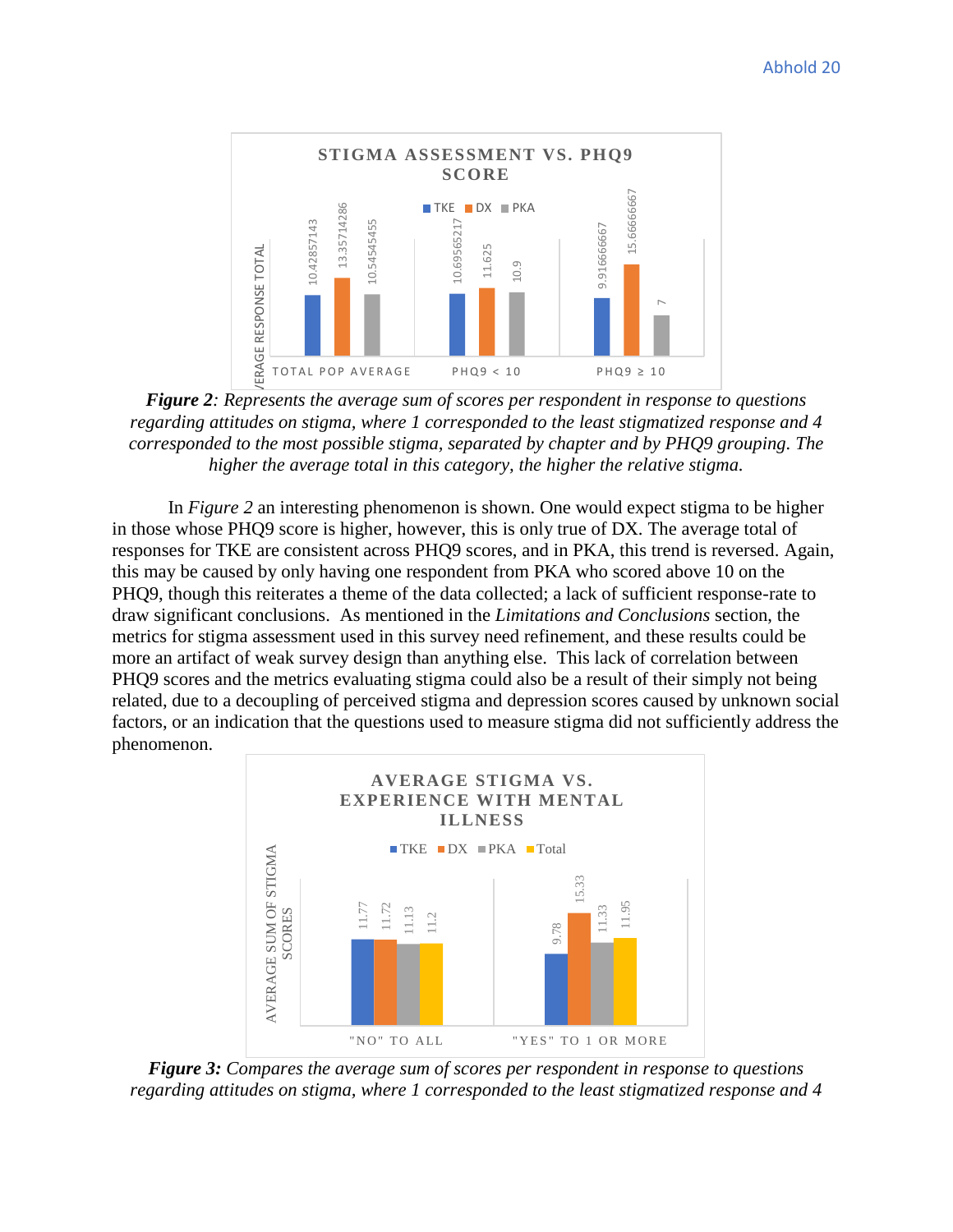## *corresponded to the most possible stigma, separated by whether they answered "Yes" to at least one question related to themselves or a family member having at some point in time received mental health treatment.*

Above, *Figure 3* demonstrates a curious pattern. While the levels of stigma separated by PHQ9 scores in *Figure 2* do not show any clear correlation, the findings of *Figure 3* show consistency within at least one group. Across all groups, among those who answered no to all questions regarding themselves or a family member having ever received mental health treatment, the average sum of scores relating to stigma varied only 0.57 points. This suggests either a consistent level of stigma between chapters, or consistent responses to the questions regarding stigma among respondents for all three organizations. On the other hand, stigma levels varied much more between organizations for those who had received mental health treatment or had a family member who had received mental health treatment; TKE having significantly lower stigma score than the average, DX having a significantly higher score than the average, while scores for PKA strayed very little from the average for the totals, and also showed little variation between "Yes" and "No" group. On balance, the average total stigma score was slightly higher across all respondents within the "Yes" category, but only by 0.75 points. These differences between organizations in the "Yes" category could be explained by random variation between those who happened to respond to the survey, or could be indicative of differing attitudes amongst those with close contact to mental health treatment between the groups. The consistency of scores in the "No" category between groups lends credence to the latter hypothesis, however, further evaluation is needed to strengthen or disprove this assumption.

In all, the initial survey results suggest that a reworking of the evaluation tools is in order. The low response-rates are a bottle-neck to significant results, and this must be ameliorated for future findings to hold any weight. One way this could be improved would be through an extension of the data collection period, as the responses for this initial survey was only one week. Additionally, creating some form of incentive to fill out the survey, be it internal motivation from the fraternities involved (many organizations use points systems to compel participation in Greek activities), or some form of extrinsic motivator – such as entry into a lottery for a gift card – improvement of response-rates is a must for findings of this evaluation to be meaningful. Alternatively, expansion of this study to other organizations could allow both the experimental and control groups to be larger, and could help to overcome such detrimentally small sample size.

Despite disappointing response-rates, these findings do indicate consistency within chapters of the grade levels and proportion of new members that responded, as well as relative consistency of the proportion of each grade level with PHQ9 scores of at least 10. What's more, while the correlation between average stigma response total and PHQ9 scores did not follow a discernable pattern, the average stigma among those who had no direct personal or familial contact with mental illness was consistent. This finding is somewhat confounded by the disparate stigma scores between organizations for those who did have contact with mental health treatment, though it's possible this could be a result of differing attitudes towards mental illness for the different organizations. While the findings of this initial data collection do not demonstrate a robust similarity between the organizations being evaluated, relative change over time could still be indicative of a successful implementation of the evaluation. As discussed in the *Limitations and Conclusions* section below, many changes can be made to improve this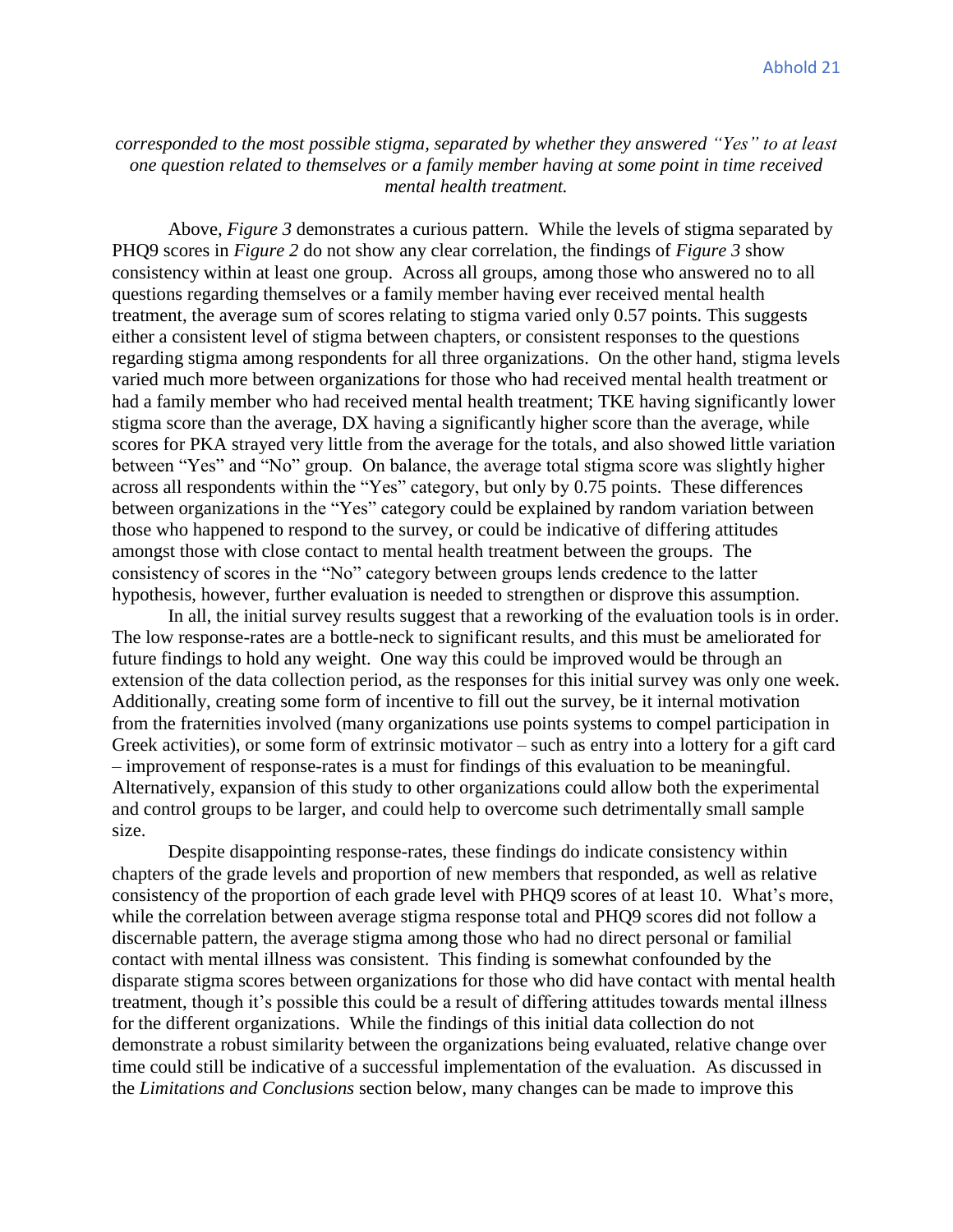methodology, though this initial data collection proved a useful opportunity to field test the methods of evaluation initially proposed for this intervention.

## *Limitations and Conclusions*

There are manifold limitations with this methodology, the most significant of which is the issue of universalizability. Even if every organization were to have a 100% response-rate and findings of these surveys were to show a drop-off in PHQ9 and stigma scores within the experimental group, there is still little to suggest that these findings could be replicated in another organization with certainty. It is very possible that this program, because it was designed by and for members of a particular chapter, could be of little use to other organizations. Though the preponderance of evidence put forth by other interventions suggest that an intervention of this type might succeed, "null results might be due to an ineffective intervention being deployed (intervention failure), due to an effective intervention being deployed incorrectly (implementation failure), or due to some combination of both factors (Raghavan, 2014). Further, this method of evaluation may be substantially flawed.

The gathering of data by means of voluntary surveys poses a significant barrier to the collection of useful information. As large groups of late adolescents, fraternities often struggle with garnering significant participation, which poses a barrier to response-rates and the implementation of the intervention itself. The significant gap in response rates could be caused by a few factors. On one hand, a willingness or lack thereof to fill out a mental health related survey could be indicative of endemic levels of stigma within the organizations being surveyed. Someone who is significantly averse to the topic of mental illness in general is not likely to fill out such a survey by choice, and the disparity in response-rates is could be a symptom of different preexisting levels of stigma within these chapters, rendering any comparison of changes in their levels of stigma over time useless. On the other hand, and somewhat more likely, the salience of the fact that this program and survey were created by a member of one of the chapters could be making members of TKE more likely to fill out the survey than those members of the other two chapters that do not have this personal connection. This factor could affect responserates, respondents' levels of openness when filling out the survey, and also make the implementation of this program into other organizations somewhat dubious. Tertiarily, the fact that this program was created and operated within TKE, and participated in by members who are still active within the chapter, could have caused some lasting changes to the social dynamics of the organization, skewing the results of the pre-implementation survey and any subsequent attempts to measure change. Any combination of these confounding factors is possible, and discerning them based on data collected from this simply not possible. Despite these problems between the potential controls and the uncertain nature of this program's universalizability, changes within the experimental group along these metrics could still be indicative of this program's success. Additionally, response-rates could be improved by incentivizing members of these organizations to fill out these surveys with offers of gift cards, entrance into lotteries for prizes, or any of the repertoire typically employed to motivate study participation. Only by attempting this intervention within other organizations and expanding the population of people being surveyed in future attempts can this intervention's viability be accurately assessed.

Another set of issues with the methodology proposed for evaluating the effectiveness of this intervention arise from the use of the PHQ9 score as a metric of well-being and the sparse set of questions used to measure levels of stigma. The PHQ9, while being a valid and reliable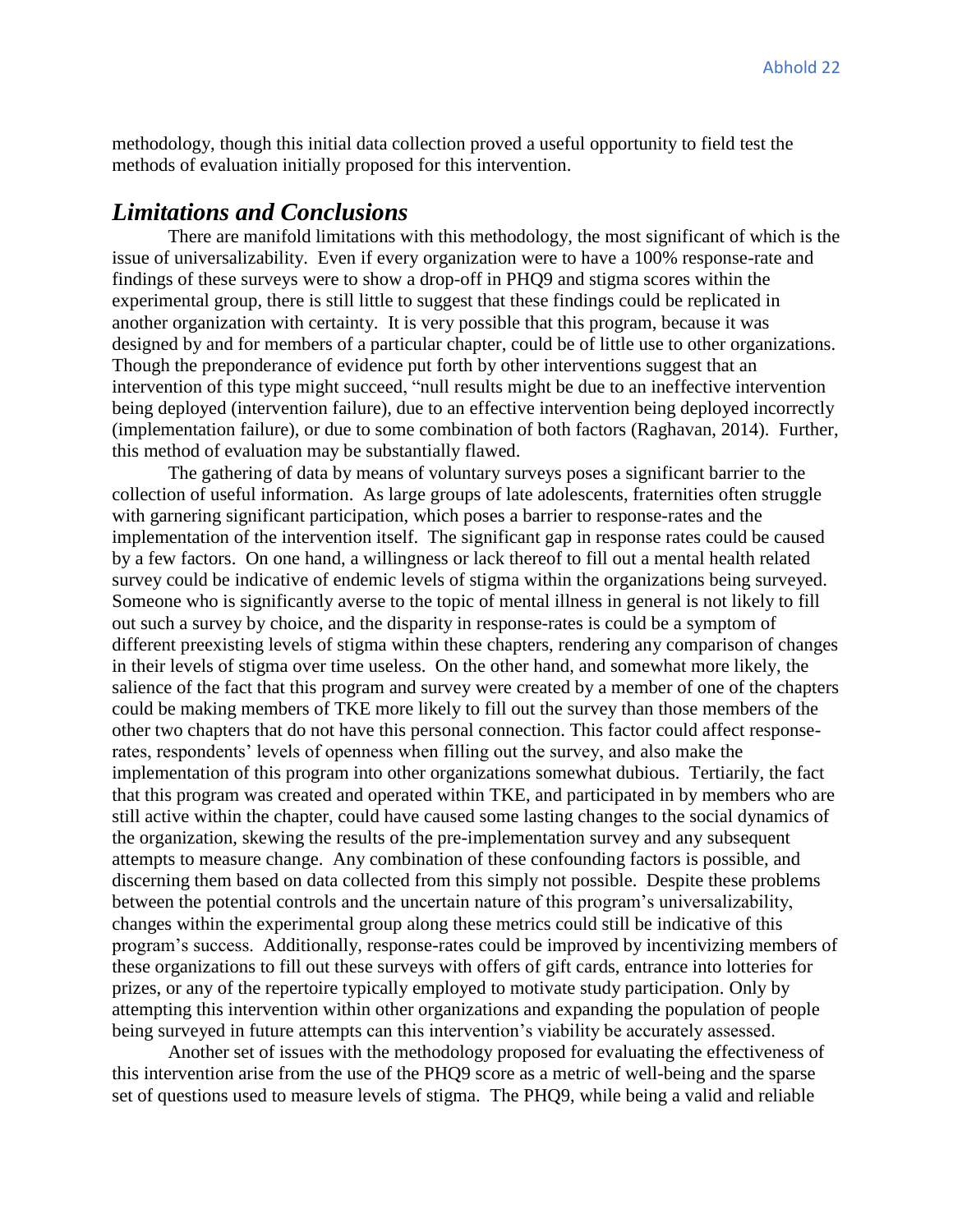metric for depression and its severity in the population studied by Kroenke et al., it remains possible that relevant differences between the target populations in their study and those who responded to this survey could render their findings for the specificity and sensitivity of this measure somewhat dubious. Any variance among these populations could skew results, and this possibility must be noted and future efforts should attempt to control for such factors. Additionally, the use of only a PHQ9 to measure the well-being of participants completely ignores the wider spectrum of mental illnesses that could be experienced by this population. While depression is a significant concern, many other mental illnesses are not addressed by this metric, and future assessments could be more effective by expanding their measurements to compensate for this blind spot in the survey's findings. Though its focus is somewhat narrow, and its external validity is somewhat questionable, data collected from the PHQ9 is far from useless. Changes in these scores will be internally reliable measures of the relative change in depression frequency and severity, though it is certainly possible that the addition of measures for other forms of mental illness could help future evaluations to capture a more holistic picture of respondents' mental health.

Along a similar vein of reasoning, there are issues with the methods used to measure stigma in this evaluation. While questions used regarding the attitudes of respondent's comfort with offering help to members of their fraternity, and likelihood of seeking help in the event of a personal mental health crisis are certainly useful and interesting data points, they fail to address the full extent of stigma of both public- and self-stigma, which renders the information collected from these surveys rather narrow in this regard. Future assessments would do well to use the internalized stigma of mental illness scale (P. W. Corrigan & Rao, 2012; Rüsch et al., 2014; Thomas et al., 2014; Watson, Corrigan, Larson, & Sells, 2007; Yanos et al., 2015) or the selfstigma of mental illness scale (Shutz, n.d.; Thomas et al., 2014; Watson et al., 2007; Yanos et al., 2015), which are the industry standards for measurement of self-stigma. Measuring perceived public stigma in a more externally valid way would also be useful, and though there are more disparate methods of measurement for this phenomenon, the use of a mixed-methods approach would do well to capture both public- and self-stigma. As this program is implemented, future assessments would do well to include space for respondents to voice their opinions on the functioning of the intervention, as this information could be vital for its improvement.

One barrier to improvement, and an issue with this program's methodology more generally, is the issue of the full-frontal, three-pronged approach. While Byrne mentioned the additive effect that multiple interventions can have on reducing stigma and improving helpseeking outcomes (Byrne, 2000), from the current methodology it is impossible to parse whether one of the prongs of intervention is responsible for more or less than the others. It would not be unreasonable to assume that any measurable difference among respondents over time could be solely the result of just the SupportMeetings, or any of the other components of the intervention. This method of introducing an entire system into an organization, while having the potential to provide a more all-encompassing change for its members, does not lend itself to the improvement of any of the individual parts. Additionally, this system, while briefly outlined in this article, is not fully codified as a set of rules, and no manual for its implementation has yet been written, presenting difficulties for the uniform application in other organizations. However, this program was originally developed for members, by members, and its quirks are a product of this imperfect, unrefined process. Though its success is yet unknown, measurement of its impact as a whole can be measured and its methods can be subsequently formalized and refined. What's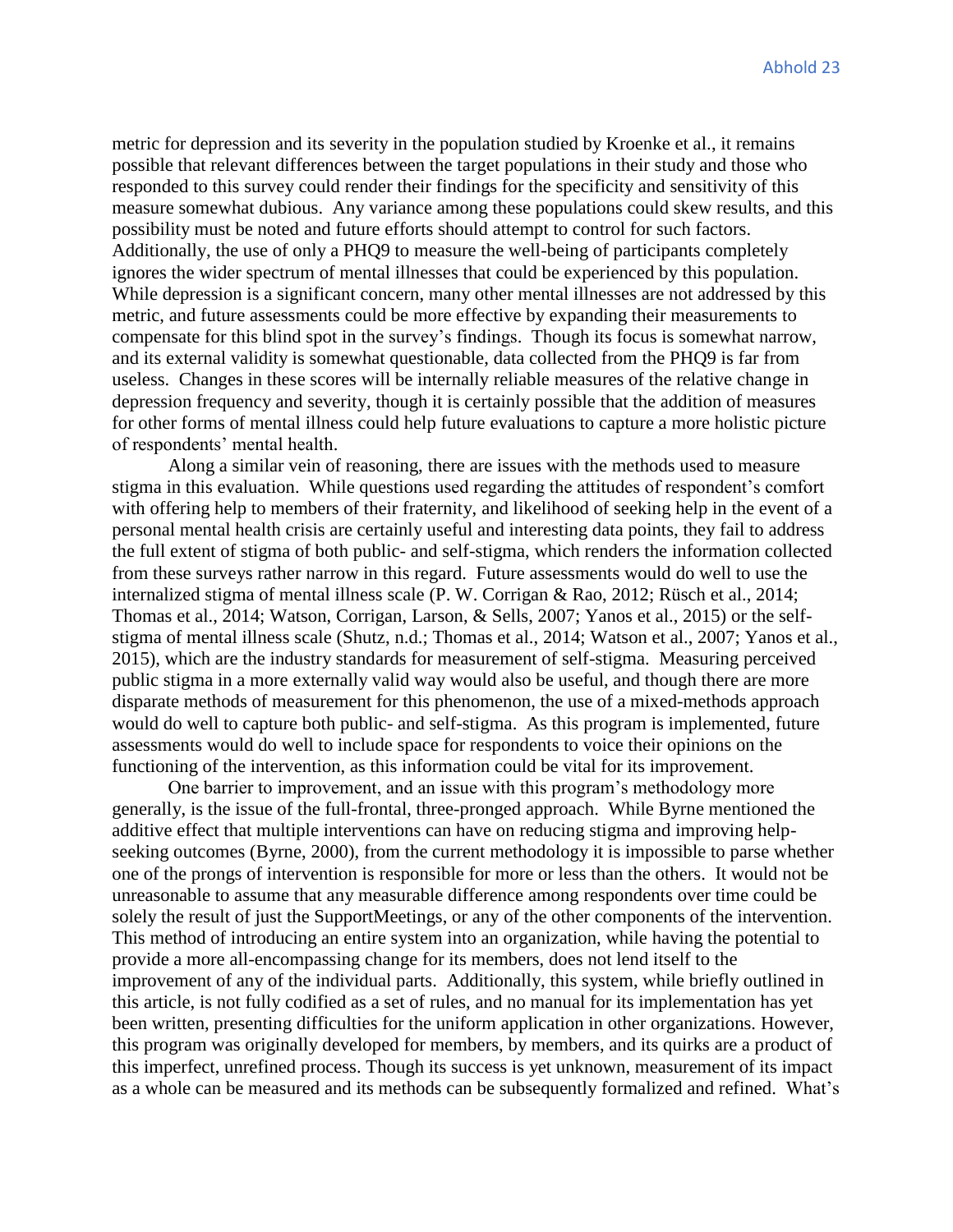more, future assessments could implement just one, or varied combinations, of these prongs of the platform in other organizations to discern the effects of the GroupMe, FaceBook, and inperson meetings, and use insights from these assessments to further optimize the program.

To further enhance the methods for evaluating this program, the survey could betteraddress differences between organizations' respondent. Varied stress levels from differing compositions of majors within chapters, and differences in socioeconomic status could account for substantial differences amongst organizations. Future surveys could address the respondent's family income, specific college and school that they are attending, as well as how much financial assistance they are receiving from outside sources. It is well known that financial and other life stressors can affect academic performance and mental health (Andrews & Wilding, 2004). People of low income backgrounds are found to have a higher likelihood of having a psychiatric disorder (Blanco et al., 2008) as well as depressive and anxiety symptoms (Hunt & Eisenberg, 2010a), and are less likely to use mental health services (Hunt & Eisenberg, 2010b). What's more, perceived stigma has been found to be higher among those from low socioeconomic backgrounds, as well as international and non-white populations (Golberstein et al., 2008). Collecting data on students' ethnic, educational and financial backgrounds could allow for better comparison between groups for this study, and provide the ability to control for these factors as they differ among respondents.

Finally, while this program faces a multitude of barriers and bottle-necks, information gained from this methodology will still be useful for the design of future interventions. The problem of small response-rates can be circumvented by broadening the data-collection and implementation to a larger number of organizations, as well as incentivizing members of participating organizations to complete the survey. Limitations posed by the program's current methodology and evaluation can be improved by formalizing the three prongs of the program, and including more accurate and holistic metrics for the assessment of respondents' demographics, mental health, and perceived stigma levels. The current methodology, while somewhat rudimentary, does offer the benefit of having been created by and for members of a fraternity who sought to better their mental health internally, a background that has the potential to bridge the research-to-practice gap lamented by Mohr et al. by approaching the problem using direct implementation of tactics in a real-world situation and analyzing the results, rather than attempting to apply isolated research to real-world practice. This bottom-up approach runs antithetical to the typical top-down tactics utilized by most mental health interventions, and could – by expanding the definition of peer-support and giving participants a newfound sense of ownership and intimacy – challenge what conventional wisdom dictates for stigma reduction, while maximizing the benefits to its participants; the population of college-aged males, desperately in need of mental health intervention.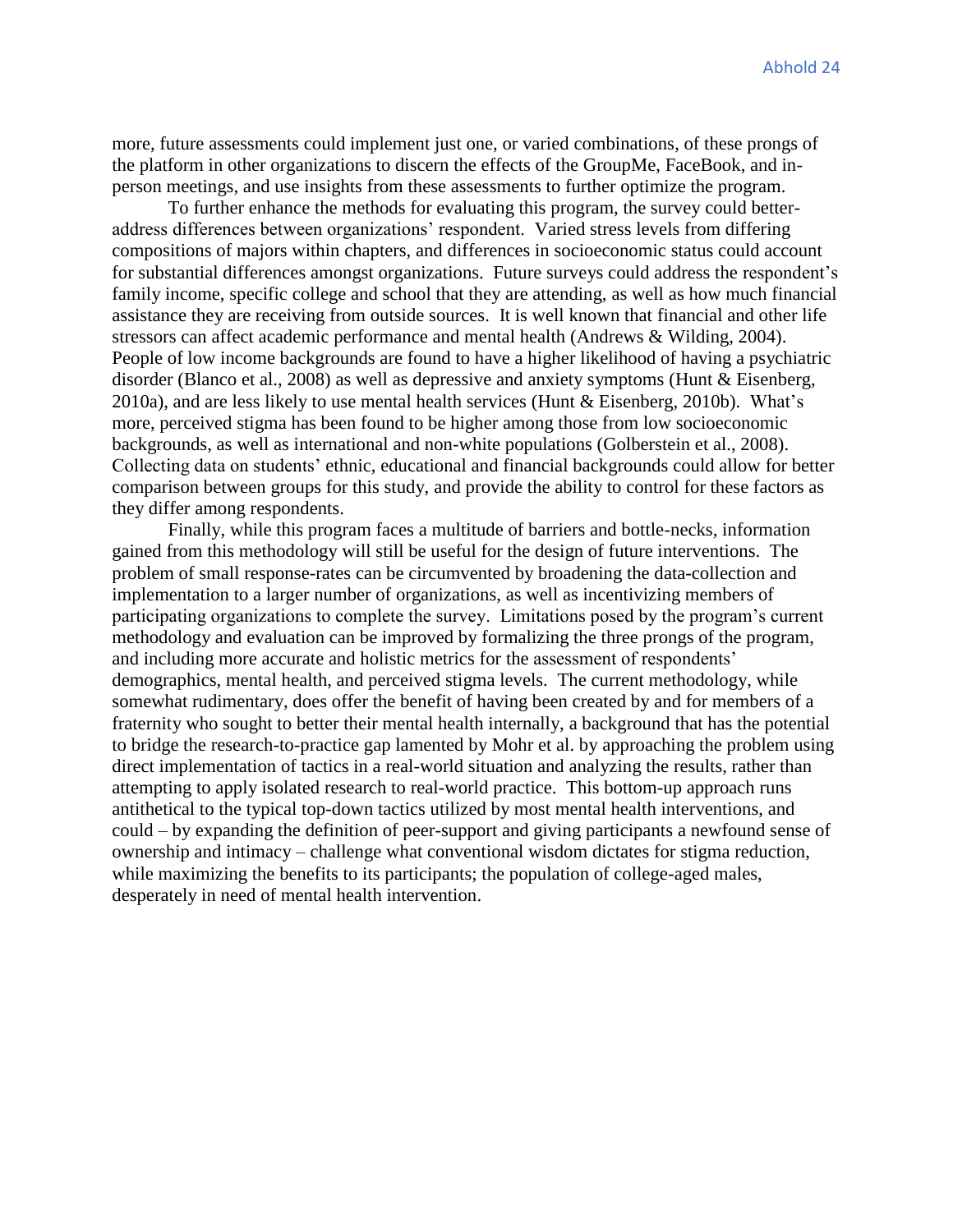### *References*

- Andrews, B., & Wilding, J. M. (2004). The relation of depression and anxiety to life-stress and achievement in students. *British Journal of Psychology (London, England : 1953)*, *95*(Pt 4), 509– 521. https://doi.org/10.1348/0007126042369802
- Blanco, C., Okuda, M., Wright, C., Hasin, D., Grant, B., Liu, S.-M., & Olfson, M. (2008). Mental Health of College Students and Their Non–College-Attending Peers. *Arch Gen Psychiatry*, *65*(12), 1429– 1437. https://doi.org/10.1001/archpsyc.65.12.1429
- Byrne, P. (2000). Stigma of mental illness and ways of diminishing it. *Advances in Psychiatric Treatment*, *6*(1), 65–72. https://doi.org/10.1192/apt.6.1.65
- Cooper, A. E., Corrigan, P. W., & Watson, A. C. (2003). Mental illness stigma and care seeking. *The Journal of Nervous and Mental Disease*, *191*(5), 339–341. https://doi.org/10.1097/01.NMD.0000066157.47101.22
- Corrigan, P. (2004). How Stigma Interferes With Mental Health Care. *American Psychologist*, *59*(7), 614–625. https://doi.org/10.1037/0003-066X.59.7.614
- Corrigan, P. W. (2002). Empowerment and serious mental illness: Treatment partnerships and community opportunities. *Psychiatric Quarterly*. https://doi.org/10.1023/A:1016040805432
- Corrigan, P. W., & Rao, D. (2012, August). On the self-stigma of mental illness: Stages, disclosure, and strategies for change. *Canadian Journal of Psychiatry*. NIH Public Access. https://doi.org/10.1080/03017609608413404
- Corrigan, P., & Watson, A. (2002). Understanding the impact of stigma on people with mental illness. *World Psychiatry 1:1*, 16–20. Retrieved from http://www.waisman.wisc.edu/EVENTS/ethics/Corrigan\_Stigma\_WP\_2002.pdf
- Eisenberg, D., Downs, M. F., Golberstein, E., & Zivin, K. (2009). Stigma and help seeking for mental health among college students. *Medical Care Research and Review : MCRR*, *66*(5), 522–541. https://doi.org/10.1177/1077558709335173
- Ely, R. J., & Meyerson, D. E. (2010). An organizational approach to undoing gender: The unlikely case of offshore oil platforms. *Research in Organizational Behavior*. https://doi.org/10.1016/j.riob.2010.09.002
- Gilles, D. M., Turk, C. L., & Fresco, D. M. (2006). Social anxiety, alcohol expectancies, and self-efficacy as predictors of heavy drinking in college students. *Addictive Behaviors*, *31*(3), 388–398. https://doi.org/10.1016/j.addbeh.2005.05.020
- Golberstein, E., Eisenberg, D., & Gollust, S. E. (2008). Perceived Stigma and Mental Health Care Seeking. *Psychiatric Service*, *59*(4), 392–399. https://doi.org/10.1176/appi.ps.59.4.392
- Holmes, E. P., Corrigan, P. W., Williams, P., Canar, J., & Kubiak, M. A. (1999). Changing Attitudes About Schizophrenia. *Schizophrenia Bulletin*, *25*(3), 447–456. https://doi.org/10.1093/oxfordjournals.schbul.a033392
- Hunt, J., & Eisenberg, D. (2010a). Mental Health Problems and Help-Seeking Behavior Among College Students. *Journal of Adolescent Health*. https://doi.org/10.1016/j.jadohealth.2009.08.008
- Hunt, J., & Eisenberg, D. (2010b). Mental Health Problems and Help-Seeking Behavior Among College Students. *Journal of Adolescent Health*. https://doi.org/10.1016/j.jadohealth.2009.08.008
- Kessler, R. C., Berglund, P., Demler, O., Jin, R., Merikangas, K. R., & Walters, E. E. (2005). Lifetime Prevalence and Age-of-Onset Distributions of DSM-IV Disorders in the National Comorbidity Survey Replication. *Arch Gen Psychiatry*, *62*, 593–602. Retrieved from http://www.ph.ucla.edu/epi/faculty/detels/PH150/Kessler\_DSMIV\_AGP2009.pdf
- Kroenke, K., Spitzer, R. L., & Williams, J. B. W. (2001). The PHQ-9: Validity of a brief depression severity measure. *Journal of General Internal Medicine*, *16*(9), 606–613. https://doi.org/10.1046/j.1525-1497.2001.016009606.x
- Kuester, A., Niemeyer, H., & Knaevelsrud, C. (2016). Internet-based interventions for posttraumatic stress: A meta-analysis of randomized controlled trials. *Clinical Psychology Review*.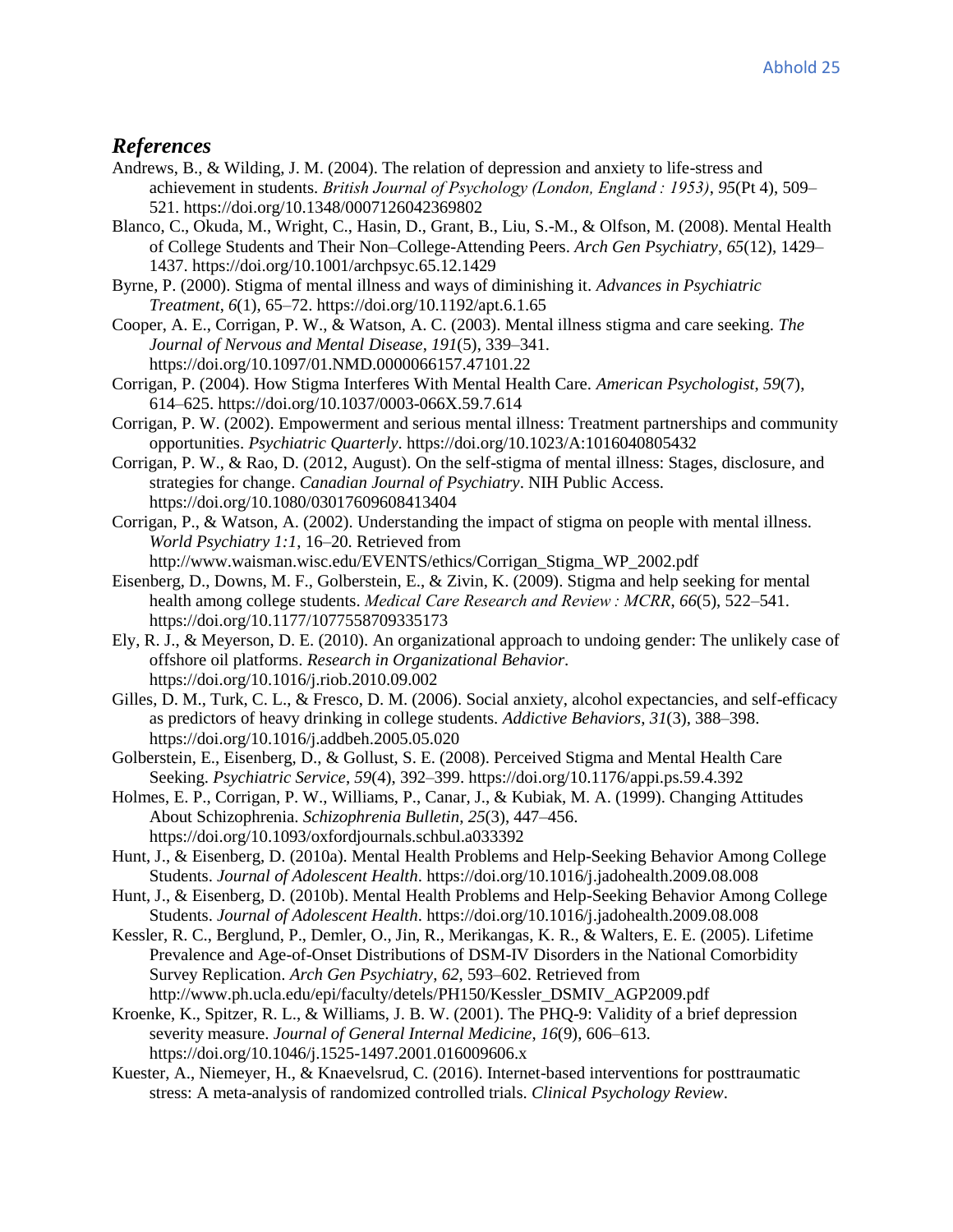https://doi.org/10.1016/j.cpr.2015.11.004

- Leaf, P. J., Bruce, M. L., Tischler, G. L., & Holzer, C. E. (1987). The relationship between demographic factors and attitudes toward mental health services. *Journal of Community Psychology*, *15*(2), 275– 284. https://doi.org/10.1002/1520-6629(198704)15:2<275::AID-JCOP2290150216>3.0.CO;2-J
- Leong, F. T. L., & Zachar, P. (1999). Gender and opinions about mental illness as predictors of attitudes toward seeking professional psychological help. *British Journal of Guidance & Counselling*, *27*(1), 123–132. Retrieved from http://web.b.ebscohost.com.ezp1.lib.umn.edu/ehost/pdfviewer/pdfviewer?sid=a493cd88-b35e-49b5-
- 9e18-05b58e7f36a9%40sessionmgr104&vid=1&hid=101 Link, B. G. (1987). Understanding Labeling Effects in the Area of Mental Disorders: An Assessment of
- the Effects of Expectations of Rejection. *American Sociological Review*, *52*(1), 96–112. https://doi.org/10.2307/2095395
- Mackenzie, C. S., Gekoski, W. L., & Knox, V. J. (2006). Age, gender, and the underutilization of mental health services: The influence of help-seeking attitudes. *Aging & Mental Health*, *10*(6), 574–582. https://doi.org/10.1080/13607860600641200
- Mahlke, C. I., Krämer, U. M., Becker, T., & Bock, T. (2014). Peer support in mental health services. *Current Opinion in Psychiatry*, *27*(4), 276–81. https://doi.org/10.1097/YCO.0000000000000074
- Mohr, D. C., Weingardt, K. R., Reddy, M., & Schueller, S. M. (2017). Three Problems With Current Digital Mental Health Research . . . and Three Things We Can Do About Them. *Psychiatric Services*, (1–3), appi.ps.2016005. https://doi.org/10.1176/appi.ps.201600541
- Nam, S. K., Chu, H. J., Lee, M. K., Lee, J. H., Kim, N., & Lee, S. M. (2010). A meta-analysis of gender differences in attitudes toward seeking professional psychological help. *Journal of American College Health : J of ACH*, *59*(2), 110–116. https://doi.org/10.1080/07448481.2010.483714
- Naslund, J. A., Grande, S. W., Aschbrenner, K. A., & Elwyn, G. (2014). Naturally Occurring Peer Support through Social Media: The Experiences of Individuals with Severe Mental Illness Using YouTube. *Plos One*, *9*(10), e110171–e110171. https://doi.org/10.1371/journal.pone.0110171
- Raghavan, R. (2014). Improving the identification of mental health need on college campuses. *Journal of Adolescent Health*, *55*(5), 598–599. https://doi.org/10.1016/j.jadohealth.2014.08.007
- Richards, D., & Richardson, T. (2012). Computer-based psychological treatments for depression: A systematic review and meta-analysis. *Clinical Psychology Review*. https://doi.org/10.1016/j.cpr.2012.02.004
- Rickwood, D., Deane, F. P., Wilson, C. J., & Ciarrochi, J. (2005). Young people's help-seeking for mental health problems. *Australian E-Journal for the Advancement of Mental Health*, *4*(3), 218– 251. https://doi.org/10.5172/jamh.4.3.218
- Roman, P. M., & Floyd, H. H. (1981). Social acceptance of psychiatric illness and psychiatric treatment. *Social Psychiatry*, *16*(1), 21–29. https://doi.org/10.1007/BF00578066
- Rüsch, N., Abbruzzese, E., Hagedorn, E., Hartenhauer, D., Kaufmann, I., Curschellas, J., … Corrigan, P. W. (2014). Efficacy of coming out proud to reduce stigma's impact among people with mental illness: Pilot randomised controlled trial. *British Journal of Psychiatry*, *204*(5), 391–397. https://doi.org/10.1192/bjp.bp.113.135772
- Shutz, A. (n.d.). Peer Support: The Peer Support Movement and the Future of Mental Health Care. Retrieved from http://digitalcommons.wou.edu/maurice
- Silverman, M. M., Meyer, P. M., Sloane, F., Raffel, M., & Pratt, D. M. (1997). The Big Ten Student Suicide Study: a 10-year study of suicides on midwestern university campuses. *Suicide & Life-Threatening Behavior*, *27*(3), 285–303. https://doi.org/10.1111/j.1943-278X.1997.tb00411.x
- Solomon, P. (2004). Peer Support/Peer Provided Services Underlying Processes, Benefits, and Critical Ingredients. *Psychiatric Rehabilitation Journal*, *27*(4), 392–401. https://doi.org/10.2975/27.2004.392.401
- Stein, B., Sontag-Padilla, L., Ashwood, J., Woodbridge, M., Eberhart, N., May, E., … Burnam, M. (2016). Campus Climate Matters: Changing the Mental Health Climate on College Campuses